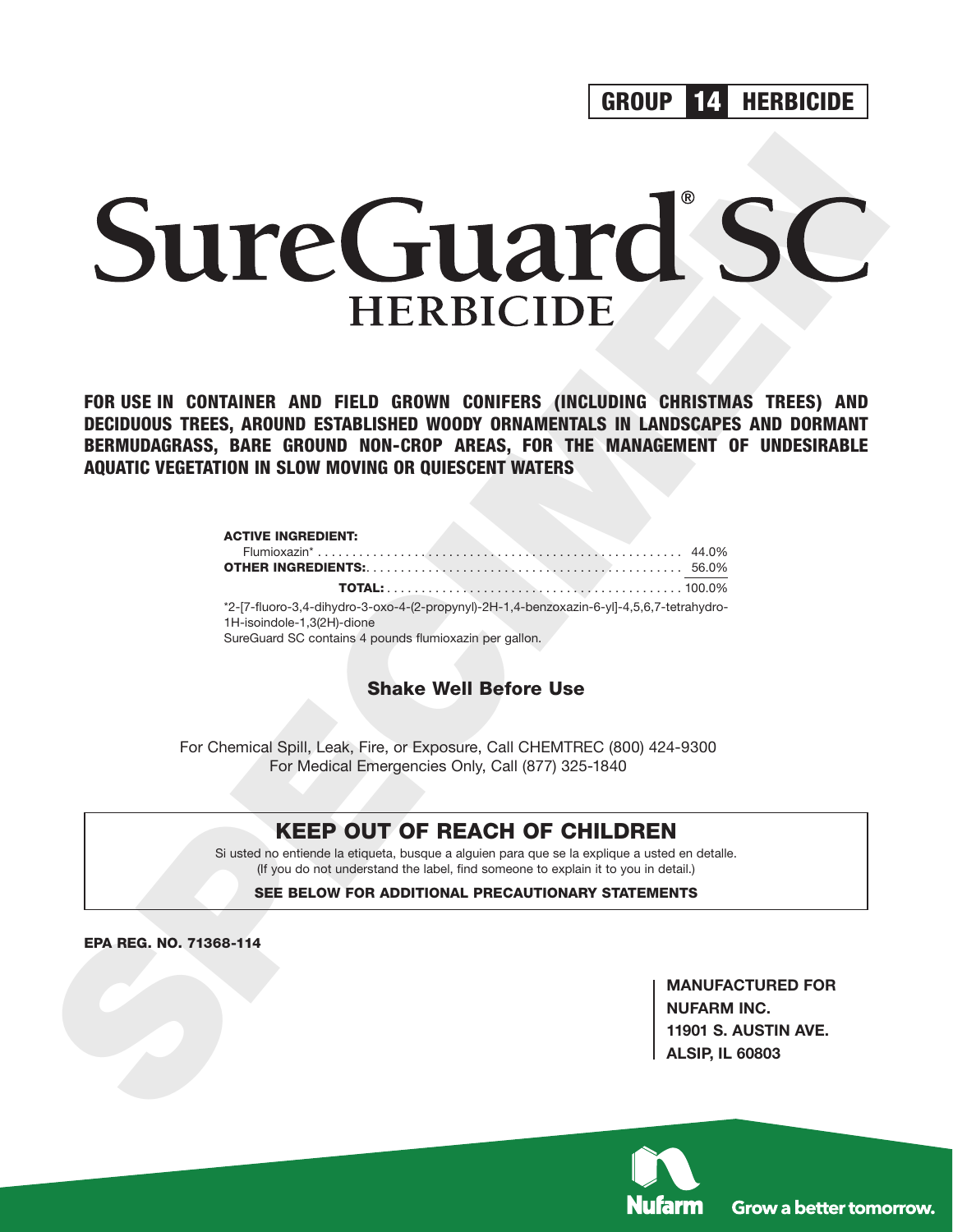### **PRECAUTIONARY STATEMENTS HAZARDS TO HUMANS AND DOMESTIC ANIMALS**

Harmful if inhaled or absorbed through the skin. Causes moderate eye irritation. Avoid breathing spray mist. Avoid contact with skin, eyes or clothing.

### **HOT LINE NUMBER**

Have the product container or label with you when calling a poison control center or doctor, or going for treatment. You may also contact 1-877-325-1840 for emergency medical treatment information.

### **PERSONAL PROTECTIVE EQUIPMENT (PPE):**

Some of the materials that are chemical-resistant to this product are listed below.

## **Applicators and other handlers must wear:**

### long-sleeved shirt and long pants

• chemical-resistant gloves made of any waterproof material such as polyethylene or polyvinyl chloride

• shoes and socks.

Follow manufacturer's instructions for cleaning/maintaining PPE. If there are no such instructions for washables, use detergent and hot water. Keep and wash PPE separately from other laundry.

## **USER SAFETY RECOMMENDATIONS**

**Users Should:**

- Wash hands before eating, drinking, chewing gum, using tobacco, or using the toilet.
- Remove clothing/PPE immediately if pesticide gets inside. Then wash thoroughly and put on clean clothing.<br>● Remove PPE immediately after handling this product. Wash the outside of gloves before removing. As soon as poss
	-

### **ENVIRONMENTAL HAZARDS**

lf not used in accordance with directions on the label, this product is toxic to non-target plants and aquatic invertebrates. For terrestrial uses: Do not apply directly to water, to areas where surface water is<br>present or consumption. Drift and runoff may be hazardous to non-target plants and aquatic organisms water adjacent to treated areas. Do not apply where runoff is likely to occur. Do not apply when weather conditions favor drift from treated areas. Do not contaminate water when disposing of equipment washwaters or rinsate.

This pesticide is toxic to plants and should be used strictly in accordance with the drift and run-off precautions on this label in order to minimize off-site exposures.

Treatment of aquatic weeds can result in oxygen loss from decomposition of dead weeds. This loss can cause fish suffocation. Therefore, to minimize this hazard, treat 1/3 to 1/2 of the water area in a single operation and wait at least 10 to 14 days between treatments. Begin treatment along the shore and proceed outwards in bands to allow fish to move into untreated areas. Consult with the State<br>agency with primary resp

Do not discharge effluent containing this product into lakes, streams, ponds, estuaries, oceans, or other waters unless in accordance with the requirements of a National Pollutant Discharge Elimination<br>System (NPDES) permi local sewage treatment plant authority. For guidance contact your State Water Board or Regional Office of the EPA.

### **PHYSICAL OR CHEMICAL HAZARDS**

Do not mix or allow coming in contact with oxidizing agent. Hazardous chemical reaction may occur.

### **DIRECTIONS FOR USE**

It is a violation of Federal law to use this product in a manner inconsistent with its labeling

Read the entire label before using this product. Use strictly in accordance with label precautionary statements and directions, and with applicable state and federal regulations.

Do not apply this product in a way that will contact workers or other persons, either directly or through drift. Only protected handlers may be in the area during application. For any requirements specific to your State or Tribe, consult the agency responsible for pesticide regulation.

### **AGRICULTURAL USE REQUIREMENTS**

Use this product only in accordance with its labeling and with the Worker Protection Standard (WPS), 40 CFR part 170. This standard contains requirements for the protection of agricultural workers<br>on farms, forests, nurser specific instructions and exceptions pertaining to the statements on this label about personal protective equipment (PPE) and restricted-entry interval (REI). The requirements in this box only apply to users of this product that are covered by the Worker Protection Standard.

Do not enter or allow worker entry into treated areas during the restricted entry interval (REI) of 12 hours.

PPE required for early entry to treated areas that is permitted under the Worker Protection Standard and that involves contact with anything that has been treated, such as plants, soil or water is: coveralls, chemical resistant gloves made of waterproof material, shoes plus socks.

### **NON-AGRICULTURAL USE REQUIREMENTS**

The requirements in this box apply to uses of this product that are not within the scope of the Worker Protection Standard (WPS) for agricultural pesticides (40 CFR Part 170). The WPS applies when this product is used to produce agricultural crops on farms, forests, nurseries, or greenhouses.

Keep all unprotected persons out of operating areas, or vicinity where there may be drift.

Do not enter or allow others to enter the treated area until sprays have dried.

### **RISKS OF USING THIS PRODUCT**

**SPECIMEN** The Buyer and User (referred to collectively herein as "Buyer") of this product should be aware that there are inherent unintended risks associated with the use of this product which are impossible to eliminate. These risks include, but are not limited to, injury to plants and crops to which this product is applied, lack of control of the target pests or weeds, resistance of the target pest or weeds to this product, injury caused by drift,' and injury to rotational crops caused by carryover in the soil. Such risks of crop injury, non-performance, resistance or other unintended consequences are unavoidable<br>and may result becau applied in the tank mix with this product or prior to application of this product, cultural practices or the manner of use or application, (or a combination of such factors) all of which are factors beyond the<br>control of N product Buyer acknowledges and accepts these inherent unintended risks AND TO THE FULLEST EXTENT ALLOWED BY LAW, AGREES THAT ALL SUCH RISKS ASSOCIATED WITH THE APPLICATION<br>AND USE ARE ASSUMED BY THE BUYER.

Nufarm shall not be responsible for losses or damages (including, but not limited to, loss of yield, increased expenses of farming the crop or such incidental, consequential or special damages that may be claimed) resulting from use of this product in any manner not set forth on the label. Buyer assumes all risks associated with the use of this product in any manner or under conditions not specifically directed or approved on the label.

See also **WARRANTY DISCLAIMER** and **LIMITATION OF LIABILITY** sections of the label for additional information.

### **PRODUCT INFORMATION**

This product is a fast acting contact herbicide for use in container and field grown conifers (including Christmas trees) and deciduous trees, around established woody ornamentals in landscapes and dormant Bermudagrass, bare ground non-crop areas, and for the management of undesirable aquatic vegetation in slow moving or quiescent waters.

This product is also effective as a preemergence and/or postemergence herbicide for control of selected grass and broadleaf weeds.

This product controls weeds by inhibiting protoporphyrinogen oxidase, an essential enzyme required by plants for chlorophyll biosynthesis. Seedling weeds are controlled preemergence when exposed to sunlight following contact with the soil applied herbicide.

This product may cause spotting or speckling on foliage if the spray solution directly contacts actively growing plant foliage or green bark. Leaves that receive indirect (drift) spray contact may be affected in a similar manner. Translocation of this product is limited, and under most conditions established and vigorously growing woody ornamentals will rapidly outgrow any injury symptoms. **However, direct application to actively growing foliage can cause severe injury or death with sensitive ornamental plant species, especially in herbaceous bedding plants and flowers.**

**IMPORTANT:** When applied as directed, plants listed on this label have shown tolerance to this product. However, this product is a very active herbicide and the user should exercise responsible judgment and caution until familiarity is gained with this product. Due to variability within species, crop growth stage, environmental conditions and application techniques, it is recommended that users test this product under local growing conditions on a small number of plants and evaluate for 4 to 6 weeks for phytotoxicity. Testing this product on a small number of plants will determine if the herbicide can be<br>used safely on a w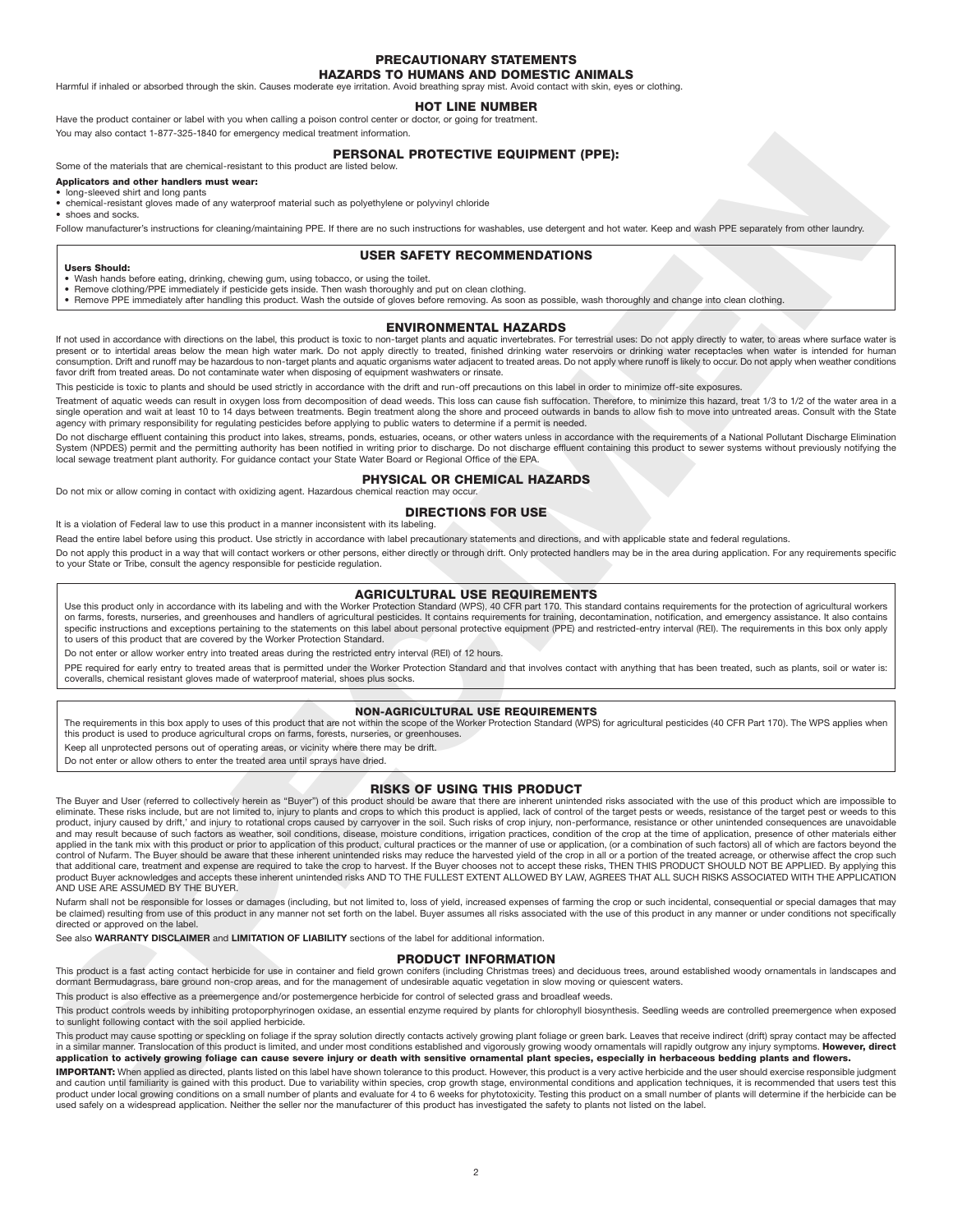### **RESISTANCE MANAGEMENT**

This product is a Group 14 herbicide. Any weed population may contain or develop plants naturally resistant to this product and other Group 14 herbicides. Weed species with acquired resistance to<br>Group 14 herbicides may ev This may result in partial or total loss of control of those species by this product or other Group 14 herbicides. To delay herbicide resistance consider:

- Avoiding the consecutive use of this product or other target site of action Group 14 herbicides that might have a similar target site of action, on the same weed species.
- Using tank mixtures or premixes with herbicides from different target site of action Groups as long as the involved products are all registered for the same use, have different sites of action and are both effective at the tank mix or prepack rate on the weed(s) of concern.
- Basing herbicide use on a comprehensive Integrated Pest Management (IPM) program.
- Monitoring treated weed populations for loss of field efficacy.
- Contacting your local extension specialist, certified crop advisors and/or manufacturer for herbicide resistance management and/or integrated weed management recommendations for specific crops and resistant weed biotypes.

For further information or to report suspected resistance, you may contact Nufarm at (800) 345-3330.

### **PREEMERGENCE APPLICATION**

Preemergence application of this product should be made prior to weed emergence. Moisture is necessary to activate this product for residual weed control. Moisture is needed to move this product into the soil for preemergence weed control. Dry weather following application of this product may reduce effectiveness. However, when adequate moisture is received after dry conditions, this product will control susceptible germinating weeds.

When adequate moisture is not received soon after this product is applied to soil, weed control may be improved by using shallow cultivation. If weeds begin to emerge, irrigate (1/2" of water) or cultivate uniformly with shallow tillage equipment that will not damage the crop. Deep cultivation reduces the effectiveness of this product and should be avoided.

### **POSTEMERGENCE APPLICATION**

**SPECIMEN** For best results, this product should be applied to actively growing weeds. The most effective postemergence weed control with this product occurs when applied in combination with a surfactant to weeds less than 2 inches in height. Applying this product under conditions that do not promote active weed growth will reduce herbicide effectiveness. Do not apply this product when the weeds are under stress due to drought, excessive water and extremes in temperatures or disease. This product is most effective when applied under sunny conditions at temperatures above 65° F. This product is rainfast one hour after application. Applications should not be made if rain is expected within one hour of application or efficacy may be reduced.

### **SOIL CHARACTERISTICS**

Application of this product to soils with high organic matter and/or high clay content may require higher dosages than with soils with low organic matter and/or low clay content. Application to cloddy seedbeds can result in reduced weed control.

### **TANK MIXES**

### **NOTICE: Tank mixing or use of this product with any other product which is not specifically and expressly authorized by the label shall be the exclusive risk of user, applicator and/or application advisor, to the extent allowed by applicable law.**

It is the pesticide user's responsibility to ensure that all products are registered for the intended use. Read and follow the applicable restrictions for use on all product labels involved in tank mixing. Users must follow the most restrictive directions for use and precautionary statements of each product in the tank mixture.

### **TANK MIX APPLICATION**

In addition to weeds controlled by this product used alone, tank mixtures with other herbicides provides a broader spectrum of weed control. This product can be tank mixed with other herbicides including, but not limited to those products listed below.

### **TANK MIX COMBINATIONS FOR NON-SELECTIVE VEGETATION CONTROL**

| 2.4-D         | hexazinone         | picloram            |
|---------------|--------------------|---------------------|
| bromacil      | imazapic           | pramitol            |
| chlorsulfuron | imazapyr           | prodiamine          |
| dicamba       | metsulfuron-methyl | simazine            |
| diuron        | norflurazon        | sulfometuron-methyl |
| clopyralid    | orvzalin           | tebuthiuron         |
| glyphosate    | pendimethalin      | Triclopyr           |
|               |                    |                     |

### **Tank Mixing - Container and Field Grown Conifers**

This product may be tank mixed with products containing the following active ingredients labeled for use in conifers:

clethodim glyphosate\* oryzalin prodiamine .<br>simazine

\*Do not apply glyphosate or simazine to containerized ornamentals.

### **Tank Mixing - Field and Container Grown Deciduous Trees**

This product may be tank mixed with products containing the following active ingredient labeled for use in deciduous trees:

clethodim glyphosate\* metolachlor oryzalin pendimethalin .<br>prodiamine simazine\*

\*Do not apply glyphosate or simazine to containerized plants.

### **Tank Mixing - With Other Turfgrass Herbicides**

This product may be tank mixed with Manor Herbicide (metsulfuron-methyl).

### **SPRAY DRIFT MANAGEMENT**

Avoiding spray drift at the application site is the responsibility of the applicator. The interaction of many equipment and weather-related factors determine the potential for spray drift. The applicator is responsible for considering all these factors when making decisions.

Do not spray this product under circumstances where spray droplets may drift on to unprotected persons, or plantings of food, forage or crops that might be damaged, or rendered unfit for sale, use or consumption. These precautions are not applicable for subsurface injection by closed systems.

- Use the largest droplet size consistent with acceptable efficacy. Formation of very small droplets may be minimized by appropriate nozzle selection, by orienting nozzles away from the air stream as much as possible and by avoiding excessive spray boom pressure. For ground boom and aerial applications, use medium or coarser spray nozzles according to ASAE 572 definition for standard nozzles or a volume mean diameter (VMD) of 300 microns or greater for spinning atomizer nozzles.
- Make aerial, ground or watercraft-based surface applications when wind velocity favors on-target product deposition. Apply only when the wind speed is less than or equal to 10 mph. For all nonaerial applications, wind speed must be measured adjacent to the application site on the upwind side, immediately prior to application.
- Do not make aerial or ground applications into areas of temperature inversions. Inversions are characterized by stable air and increasing temperatures with increasing distance above the ground. Mist or fog may indicate the smoke layer near the ground surface.
- Low humidity and high temperatures increase the evaporation rate of spray droplets, and therefore the likelihood of increased spray drift. Avoid spraying during conditions of low humidity and/or high **temperatures**

Properly maintain and calibrate all aerial, ground and water based application equipment.

Where states have more stringent regulations, they should be observed.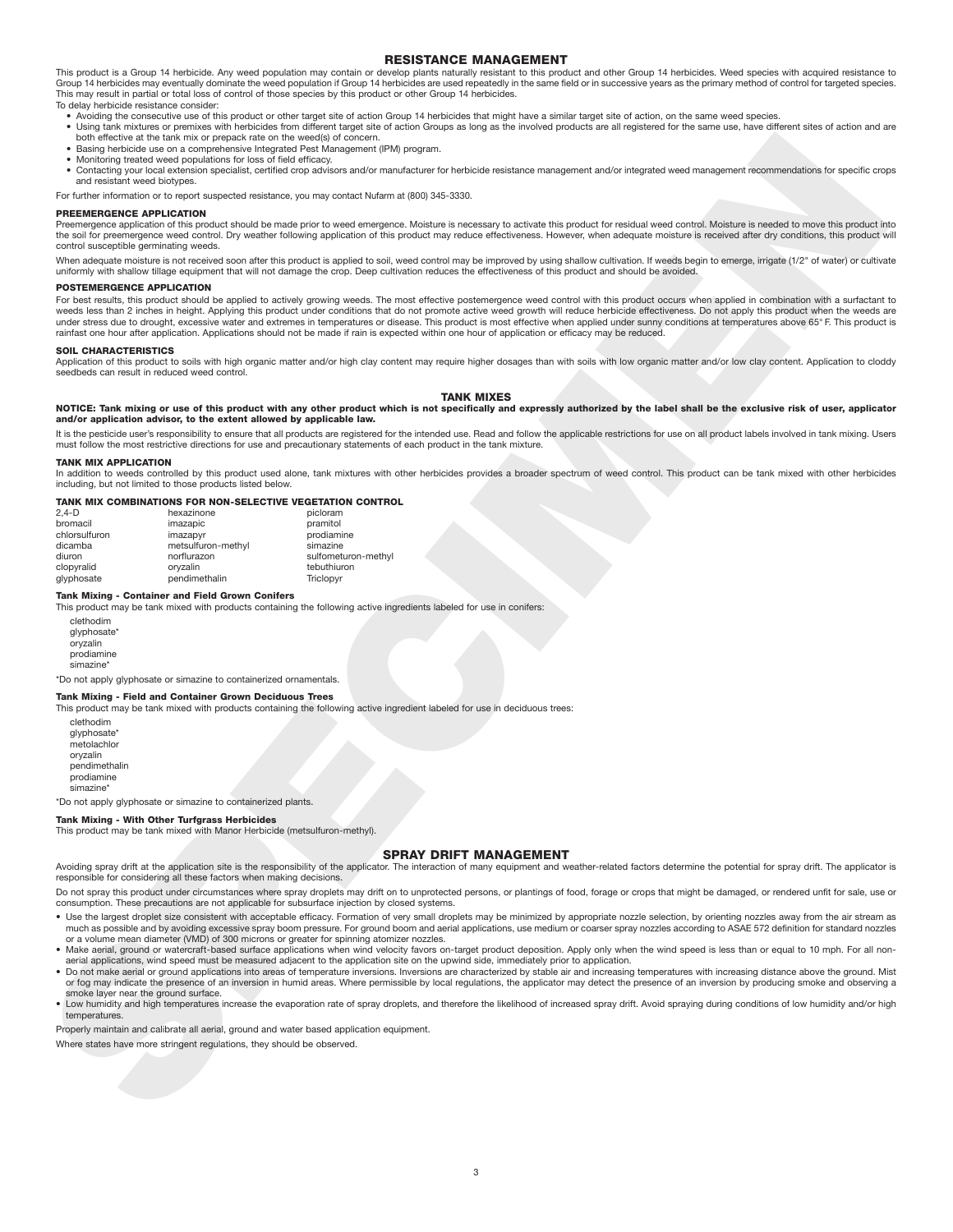### **APPLICATION AND SPRAYER INFORMATION**

Apply this product with sprayers equipped with nozzles designed to deliver the desired spray pressure and spray volume. Apply by backpack or handgun sprayer, airboat, helicopter, airplane, or other<br>application equipment th use spray equipment used to apply this product to apply other materials or to any desirable plant foliage. Equipment with this product's residue remaining in the system may result in crop injury to subsequently treated crops.

### **BROADCAST APPLICATION**

Apply this product, and this product's tank mixes, with ground equipment using standard commercial sprayers equipped with nozzles designed to deliver the desired spray pressure and spray volume.

### **BAND APPLICATION**

### **HANDGUN APPLICATION**

### **BACKPACK APPLICATION**

### **Mixing Rate for This Product in 1 Gallon of Spray Solution for Backpack Applications**

|                                                                                                                                                                                                                                                                                                                                                                                                                                                                                                                                                                                            | <b>BACKPACK APPLICATION</b> |                                                                           |                                                                                                   |                                     |                                                                                                                                                                                                                                                                                                                                                                                                                                                                                                                                                                                                                                                                                                                                                                                                                |
|--------------------------------------------------------------------------------------------------------------------------------------------------------------------------------------------------------------------------------------------------------------------------------------------------------------------------------------------------------------------------------------------------------------------------------------------------------------------------------------------------------------------------------------------------------------------------------------------|-----------------------------|---------------------------------------------------------------------------|---------------------------------------------------------------------------------------------------|-------------------------------------|----------------------------------------------------------------------------------------------------------------------------------------------------------------------------------------------------------------------------------------------------------------------------------------------------------------------------------------------------------------------------------------------------------------------------------------------------------------------------------------------------------------------------------------------------------------------------------------------------------------------------------------------------------------------------------------------------------------------------------------------------------------------------------------------------------------|
|                                                                                                                                                                                                                                                                                                                                                                                                                                                                                                                                                                                            |                             |                                                                           |                                                                                                   |                                     | When applying this product with a backpack sprayer follow all above restrictions. Calibrate backpack sprayers to deliver 1 gallon of spray solution per 500 to 1,000 square feet.                                                                                                                                                                                                                                                                                                                                                                                                                                                                                                                                                                                                                              |
|                                                                                                                                                                                                                                                                                                                                                                                                                                                                                                                                                                                            |                             |                                                                           | Mixing Rate for This Product in 1 Gallon of Spray Solution for Backpack Applications              |                                     |                                                                                                                                                                                                                                                                                                                                                                                                                                                                                                                                                                                                                                                                                                                                                                                                                |
| <b>Application</b><br><b>Volume</b>                                                                                                                                                                                                                                                                                                                                                                                                                                                                                                                                                        | Rate<br>(fl oz/A)           | FI oz to Mix<br>in 1 gal Water                                            | <b>Teaspoons to Mix</b><br>in 1 gal Water                                                         | <b>MIs to Mix</b><br>in 1 gal Water |                                                                                                                                                                                                                                                                                                                                                                                                                                                                                                                                                                                                                                                                                                                                                                                                                |
| 1 gal per                                                                                                                                                                                                                                                                                                                                                                                                                                                                                                                                                                                  | 8                           | 0.09                                                                      | 0.6                                                                                               | 2.7                                 |                                                                                                                                                                                                                                                                                                                                                                                                                                                                                                                                                                                                                                                                                                                                                                                                                |
| 500 sq ft<br>(87 GPA)                                                                                                                                                                                                                                                                                                                                                                                                                                                                                                                                                                      | 10<br>12                    | 0.11<br>0.14                                                              | 0.7<br>0.8                                                                                        | 3.4<br>4.1                          |                                                                                                                                                                                                                                                                                                                                                                                                                                                                                                                                                                                                                                                                                                                                                                                                                |
| 1 gal per                                                                                                                                                                                                                                                                                                                                                                                                                                                                                                                                                                                  | 8                           | 0.14                                                                      | 0.8                                                                                               | 4.1                                 |                                                                                                                                                                                                                                                                                                                                                                                                                                                                                                                                                                                                                                                                                                                                                                                                                |
| 750 sq ft                                                                                                                                                                                                                                                                                                                                                                                                                                                                                                                                                                                  | 10                          | 0.17                                                                      | $\mathbf{1}$                                                                                      | 5.1                                 |                                                                                                                                                                                                                                                                                                                                                                                                                                                                                                                                                                                                                                                                                                                                                                                                                |
| $(65$ GPA)                                                                                                                                                                                                                                                                                                                                                                                                                                                                                                                                                                                 | 12                          | 0.21                                                                      | 1.2                                                                                               | 6.1                                 |                                                                                                                                                                                                                                                                                                                                                                                                                                                                                                                                                                                                                                                                                                                                                                                                                |
| 1 gal per<br>$1,000$ sq ft                                                                                                                                                                                                                                                                                                                                                                                                                                                                                                                                                                 | 8                           | 0.18                                                                      | 1.1                                                                                               | 5.3                                 |                                                                                                                                                                                                                                                                                                                                                                                                                                                                                                                                                                                                                                                                                                                                                                                                                |
| (44 GPA)                                                                                                                                                                                                                                                                                                                                                                                                                                                                                                                                                                                   | 10<br>12                    | 0.23<br>0.27                                                              | 1.4<br>1.6                                                                                        | 6.8<br>8.1                          |                                                                                                                                                                                                                                                                                                                                                                                                                                                                                                                                                                                                                                                                                                                                                                                                                |
| this product in 1 gallon of water.<br><b>AERIAL APPLICATION</b>                                                                                                                                                                                                                                                                                                                                                                                                                                                                                                                            |                             |                                                                           |                                                                                                   |                                     | Example: Applicator wants to spray 1 gallon of this product solution per 1,000 square feet of ground bed at a rate of 12 fl oz/A. Therefore, applicator should mix 0.27 fl oz (1.6 teaspoons or 8.1 mls)<br>To obtain satisfactory weed control, aerial application of this product, must provide uniform coverage of surface weeds and sufficient contact time. When applied by air, this product may not provid<br>adequate control of some submersed weeds. Do not apply by air when significant drift on to non-target plants may occur or when wind velocity is more than 10 mph. Avoid spraying this product withi<br>200 feet of dwellings, adjacent sensitive crops or environmentally sensitive areas. To obtain satisfactory application and avoid drift, the following directions must be observed: |
| <b>Volume and Pressure</b>                                                                                                                                                                                                                                                                                                                                                                                                                                                                                                                                                                 |                             | gallonage applications generally provide more consistent weed control.    |                                                                                                   |                                     | Apply this product in a minimum of 5 gallons of water per acre with a maximum spray pressure of 40 PSI. Application at less than 5 gallons per acre may not provide adequate weed control. Highe                                                                                                                                                                                                                                                                                                                                                                                                                                                                                                                                                                                                               |
| <b>Nozzles and Nozzle Operation</b>                                                                                                                                                                                                                                                                                                                                                                                                                                                                                                                                                        |                             |                                                                           |                                                                                                   |                                     | Use nozzles that produce flat or hollow cone spray patterns. Use non-drip type nozzles such as diaphragm type nozzles to avoid unwanted discharge of spray solution. The nozzle must be directe<br>toward the rear of the aircraft, at an angle between 0° and 15° downward. Do not place nozzles on the outer 25% of the wings or rotors,                                                                                                                                                                                                                                                                                                                                                                                                                                                                     |
| were tank mixed prior to this product's application, the most restrictive cleanup procedure should be followed.<br><b>Mixing Instructions</b><br>• Mix with water having pH of 5 to 7. If pH is higher than 7, use an appropriate buffer to reduce pH to desirable range.<br>• Fill clean spray tank 1/2 full of desired level with water and add buffering agent if necessary.<br>• Add the required amount of this product to the spray tank while agitating.<br>• Mix the amount of spray solution that can be applied the day of mixing. Apply this product within 48 hours of mixing. |                             |                                                                           |                                                                                                   |                                     | . Fill spray tank to desired level with water. Ensure that this product is thoroughly mixed before making applications. Continue agitation until spray solution has been applied.<br>• If tank mixing this product with other labeled herbicides, add water soluble bags first, followed by dry formulations, flowables, emulsifiable concentrates and then solutions.                                                                                                                                                                                                                                                                                                                                                                                                                                         |
| <b>CARRIER VOLUME AND SPRAY PRESSURE</b>                                                                                                                                                                                                                                                                                                                                                                                                                                                                                                                                                   |                             |                                                                           |                                                                                                   |                                     |                                                                                                                                                                                                                                                                                                                                                                                                                                                                                                                                                                                                                                                                                                                                                                                                                |
| <b>PREEMERGENCE APPLICATION</b><br>gallonage and pressure recommendation for preemergence herbicide application.                                                                                                                                                                                                                                                                                                                                                                                                                                                                           |                             |                                                                           |                                                                                                   |                                     | To ensure uniform coverage, use 10 to 40 gallons of spray solution per acre. When making backpack applications, apply 50 to 100 gallons of spray solution per acre. Nozzle should meet manufacturer                                                                                                                                                                                                                                                                                                                                                                                                                                                                                                                                                                                                            |
| <b>POSTEMERGENCE APPLICATION</b><br>application.                                                                                                                                                                                                                                                                                                                                                                                                                                                                                                                                           |                             |                                                                           |                                                                                                   |                                     | To ensure thorough coverage, use 15 to 30 gallons of spray solution per acre. Use 20 to 30 gallons per acre if dense vegetation or heavy residue is present on the soil surface. When applying with<br>backpack sprayer, apply 1 gallon of spray solution per 500 to 1,000 square feet. Nozzle selection should meet manufacturer's gallonage and pressure recommendations for postemergence herbicid                                                                                                                                                                                                                                                                                                                                                                                                          |
| <b>ADDITIVES</b><br>should be verified by a jar test before using.                                                                                                                                                                                                                                                                                                                                                                                                                                                                                                                         |                             |                                                                           |                                                                                                   |                                     | When applying this product to the foliage of floating or emerged aquatic weeds, mix with an adjuvant approved for use in aquatic sites. Follow adjuvant manufacturer's label rates. Mixing compatibility                                                                                                                                                                                                                                                                                                                                                                                                                                                                                                                                                                                                       |
|                                                                                                                                                                                                                                                                                                                                                                                                                                                                                                                                                                                            |                             |                                                                           |                                                                                                   |                                     | When applying this product after weed emergence in terrestrial settings, mix with an agronomically approved adjuvant. A non-ionic surfactant containing at least 80% active ingredient should be use<br>when applying this product as part of a postemergence weed control program. Mixing compatibility should be verified by a jar test before using.                                                                                                                                                                                                                                                                                                                                                                                                                                                        |
|                                                                                                                                                                                                                                                                                                                                                                                                                                                                                                                                                                                            |                             |                                                                           |                                                                                                   |                                     |                                                                                                                                                                                                                                                                                                                                                                                                                                                                                                                                                                                                                                                                                                                                                                                                                |
|                                                                                                                                                                                                                                                                                                                                                                                                                                                                                                                                                                                            |                             |                                                                           |                                                                                                   |                                     |                                                                                                                                                                                                                                                                                                                                                                                                                                                                                                                                                                                                                                                                                                                                                                                                                |
| <b>ADJUVANTS</b><br>Refer to the additive section or the tank mix partners label for adjuvant recommendation.<br>When applying Release Treatments, do not mix this product with any adjuvant or fertilizer.<br>JAR TEST TO DETERMINE COMPATIBILITY OF ADJUVANTS AND THIS PRODUCT<br>suspension.                                                                                                                                                                                                                                                                                            |                             | 4. Place cap on jar, invert 10 times, let stand for 15 minutes, evaluate. | 3. Add 1 milliliter of non-ionic surfactant or 60 millimeter of crop oil concentrate, gently mix. |                                     | A jar test should be performed before mixing commercial quantities of this product, when using this product for the first time, when using new adjuvants or when a new water source is being used.<br>1. Add 1 pint of the water to a quart jar. The water should be from the same source and temperature as which will be used in the spray tank mixing operation.<br>2. Add 1 milliliter of this product to the quart jar for every 3 fl oz of this product per acre being applied (4 ml if 12 fl oz per acre is the desired rate of this product), gently mix until product goes int<br>5. An ideal tank mix combination will be uniform. If any of the following conditions are observed the choice of adjuvant should be questioned:                                                                      |

### **AERIAL APPLICATION**

### **Volume and Pressure**

### **Nozzles and Nozzle Operation**

### **SPRAYER PREPARATION**

### **Mixing Instructions**

- Mix with water having pH of 5 to 7. If pH is higher than 7, use an appropriate buffer to reduce pH to desirable range.
- Fill clean spray tank 1/2 full of desired level with water and add buffering agent if necessary.
- Add the required amount of this product to the spray tank while agitating.
- Fill spray tank to desired level with water. Ensure that this product is thoroughly mixed before making applications. Continue agitation until spray solution has been applied.<br>• If tank mixing this product with other la
- 
- Mix the amount of spray solution that can be applied the day of mixing. Apply this product within 48 hours of mixing.

# **CARRIER VOLUME AND SPRAY PRESSURE**

### **PREEMERGENCE APPLICATION**

### **POSTEMERGENCE APPLICATION**

### **ADDITIVES**

### **ADJUVANTS**

### **JAR TEST TO DETERMINE COMPATIBILITY OF ADJUVANTS AND THIS PRODUCT**

- A jar test should be performed before mixing commercial quantities of this product, when using this product for the first time, when using new adjuvants or when a new water source is being used.<br>1. Add 1 pint of the water
	- 2. Add 1 milliliter of this product to the quart jar for every 3 fl oz of this product per acre being applied (4 ml if 12 fl oz per acre is the desired rate of this product), gently mix until product goes into suspension.
- 3. Add 1 milliliter of non-ionic surfactant or 60 millimeter of crop oil concentrate, gently mix.
- 4. Place cap on jar, invert 10 times, let stand for 15 minutes, evaluate
- 5. An ideal tank mix combination will be uniform. If any of the following conditions are observed the choice of adjuvant should be questioned:
- a) Layer of oil or globules on the mixture's surface.
- b) Flocculation: fine particles in suspension or as a layer on the bottom of the jar.
- c) Clabbering: Thickening texture (coagulated) like gelatin.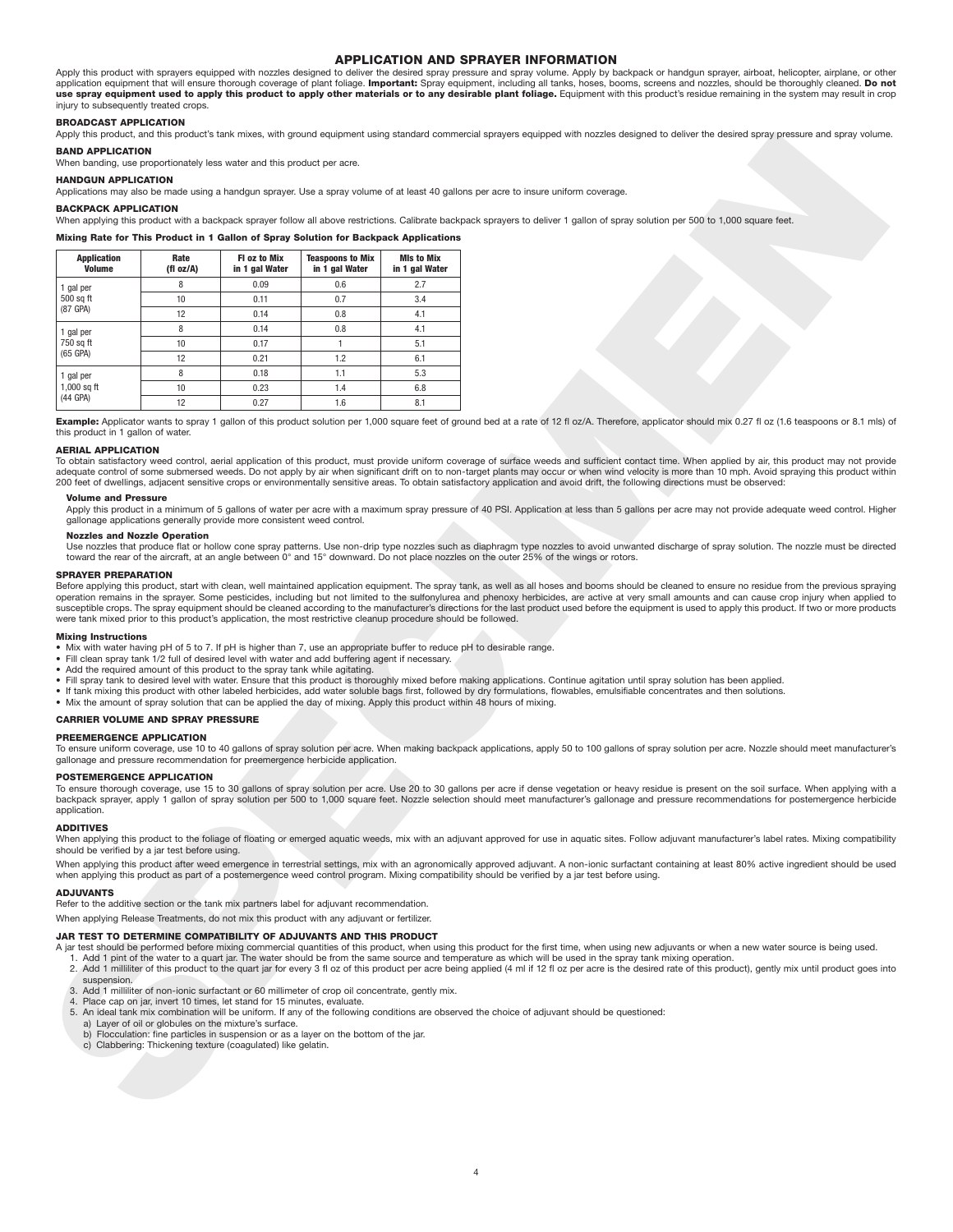### **SPRAYER CLEANUP**

If spray equipment is dedicated to herbicide applications, the following steps are recommended to clean the spray equipment:

• Completely drain the spray tank and rinse the application equipment thoroughly, including the inside and outside of the tank and all in-line screens.

If spray equipment will be used for purposes other than applying herbicides, it must be thoroughly cleaned following application of this product. The following steps must be used to clean the spray equipment:

su-winding the spray tank and rinse the sprayer thoroughly, including the inside and outside of the tank and all in-line screens.<br>2. Fill the tank with clean water and flush all hoses, booms, screens and nozzles.

- 2. Fill the tank with clean water and flush all hoses, booms, screens and nozzles.
- 3. Top off tank with clean water and household ammonia. Use 1 gallon of 3% household ammonia for every 100 gallons of water. 4. Circulate through sprayer for 5 minutes.
- 
- 5. Then flush all hoses, booms, screens and nozzles for a minimum of 15 minutes.
- 6. Loosen any diaphragms before flushing the spray system, allowing cleaning solution to spray through the open diaphragm. 7. Drain tank completely.
- 
- 8. Add enough clean water to the spray tank to flush hoses, booms, screens and nozzles for 2 minutes.
- 9. Remove all nozzles and screens and rinse them with clean water.

# **WEEDS CONTROLLED**

When this product is applied preemergence or postemergence at recommended rates and weed stages, the following grasses and broadleaf weeds are controlled:

### **TABLE 1 – WEEDS CONTROLLED**

**SPECIES AND RESERVE AND RESPONSE AND RESPONSE AND RESPONSE AND RESPONSE AND RESPONSE AND RESPONSE AND RESPONSE AND RESPONSE AND RESPONSE AND RESPONSE AND RESPONSE AND RESPONSE AND RESPONSE AND RESPONSE AND RESPONSE AND RE COMMON NAME** SCIENTIFIC NAME Alyssum, Hoary *Berteroa incana* Amaranth<br>Palmer Palmer *Amaranthus palmeri* American Burnweed<br>Barnyardgrass\* Barnyardgrass\* *Echinochloa crus-galli* Beggarweed, Florida *Desmodium Tortuosum* **Bluegrass, Annual<br>
Burclover, California** Burclover, California *Medicago Polymorpha* Carpetweed *Mollugo verticillata* Chamberbitter *Phyllanthus urinaria* Chickweed Common *Stellaria media* Crabgrass<br>Large\*<br>Smooth\* Large\* *Digitaria sanguinalis* Smooth\* *Digitaria ishaemum* Southern\* *Digitaria cilaris* Croton, Tropic *Croton glandulosus var. septentrionalis* Dandelion\* *Taraxacum officinale* Doveweed *Murdannia nudiflora* Eclipta *Eclipta prostrate* Foxtail<br>Bristly\* Giant\* *Setaria faberi* Green\* *Setaria viridis*

Galinsoga, Hairy<br>Geranium, Carolina Goosegrass\* *Eleusine indica* Groundsel, Common *Senecio vulgaris* Groundsel, Tree *Bachharis halimifolia* Horseweed\* *Conyza Canadensis* Indigo, Hairy *Indigofera hirsute* Jimsonweed *Datura stramonium* Kyllinga, Green\*<br>Ladysthumb Lambsquarters, Common *Chenopodium alb*<br>
Lovegrass, California<sup>\*</sup> *Eragrostis diffusa* Lovegrass, California\* *Eragrostis diffusa* Mallow<br>Common Common *Malva neglecta* Little *Malva parviflora* Venice *Hibiscus trionum* Marsh Parsley *Apium leptophyllum* Morningglory<br>Entireleaf

Red/Scarlet *Ipomoea coccinea* Smallflower<br>*Jacquemontia tamnifolia*<br>*Jonnoea purpurea*<br>*Inomoea purpurea* Tall *Ipomoea purpurea*<br> *Ipomoea purpurea*<br> *Bryum* spp. **Mulberry Weed** Mustard<br>Tumble Tumble *Sisymbrium altissimum* Nightshade<br>Black Black *Solanum nigrum* Hairy *Solanum sarrachoides*  $North$ <sup>ern</sup> Willowherb Panicum<br>Fall\* Fall\* *Panicum dichotomiflorum* Parsley-Peirt *Alchemilla arvensis* Pearlwort, Birdseye\* *Sagina procumbens* Pennycress, Field *Thlaspi arvense* Phyllanthus, Longstalked *Phyllanthus tenellus* \*Preemergence control only *(continued)*

Spiny *Amaranthus spinosus* **Cardamine hirsute**<br>Poa annua

Cerastium vulgatum

Dogfennel *Eupatorium capillifolium* Filaree, Redstem\* *Erodium cicutarium*

Setaria verticillata Setaria glauca<br>Galinsoga ciliate Geranium, Carolina *Geranium carolinianum* Henbit *Lamium amplexicaule* Ivy, Ground\* *Glechoma hederacea* Kochia *Kochia scoparia* Polygonum persicaria<br>Chenopodium album Liverwort *Marchantia polymorpha*

Mayweed\* *Anthemis cotula*

**Ipomoea** hederacea *var. integriuscula* Ivyleaf *Ipomoea hederacea* Bryum spp.<br>Fatuoa villosa

Brassica kaber

Solanum ptycanthum

Panicum texanum<br>Alchemilla arvensis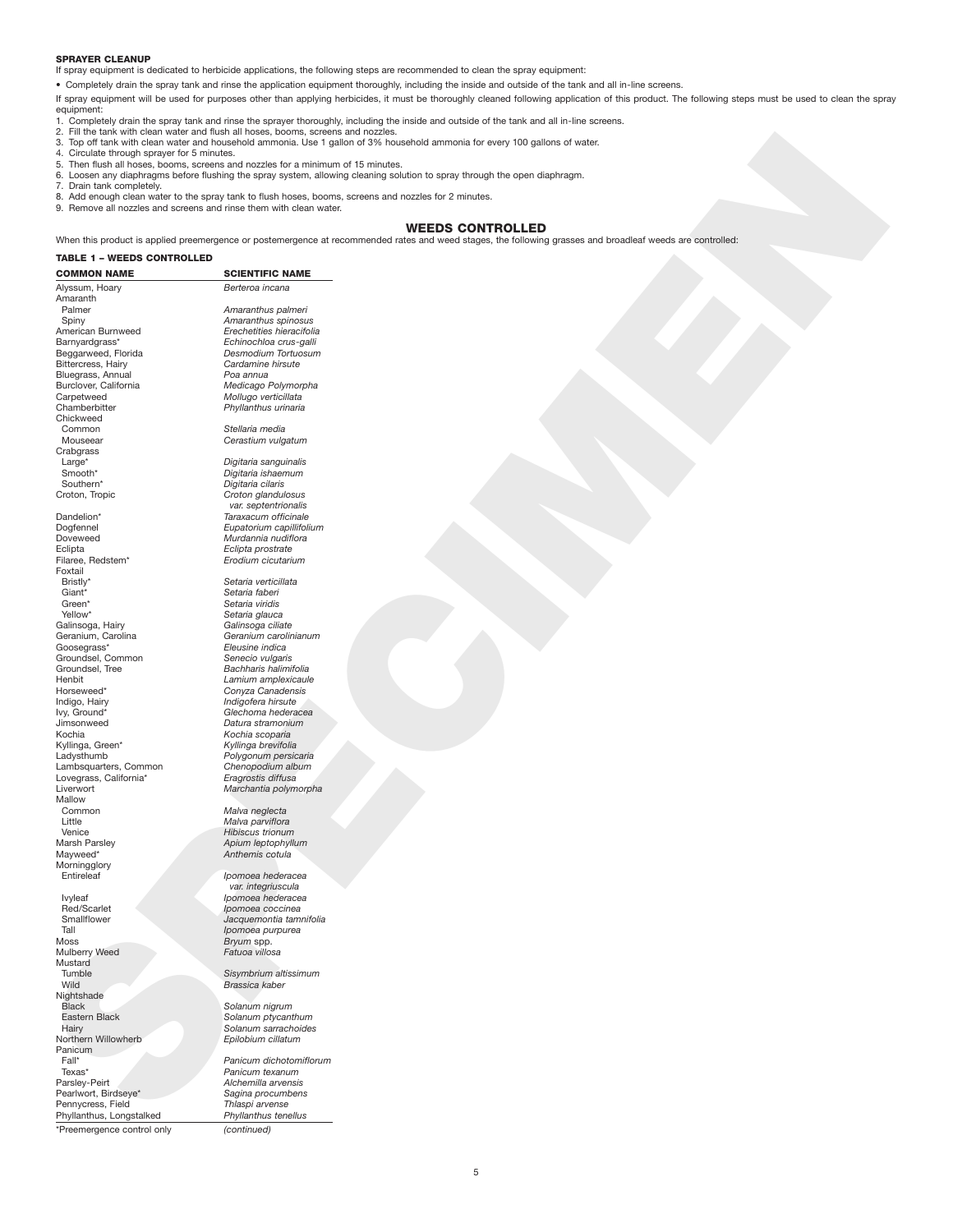# **TABLE 1 – WEEDS CONTROLLED** *(cont.)*

| <b>COMMON NAME</b>                                                                                                                                                                                                                                                                               | <b>SCIENTIFIC NAME</b>                                                                                                                                                                                                                                                                                                                                                                                                          |
|--------------------------------------------------------------------------------------------------------------------------------------------------------------------------------------------------------------------------------------------------------------------------------------------------|---------------------------------------------------------------------------------------------------------------------------------------------------------------------------------------------------------------------------------------------------------------------------------------------------------------------------------------------------------------------------------------------------------------------------------|
| Pigweed                                                                                                                                                                                                                                                                                          |                                                                                                                                                                                                                                                                                                                                                                                                                                 |
| Prostrate                                                                                                                                                                                                                                                                                        | Amaranthus blitoides                                                                                                                                                                                                                                                                                                                                                                                                            |
| Redroot<br>Smooth                                                                                                                                                                                                                                                                                | Amaranthus retroflexus<br>Amaranthus hybridus                                                                                                                                                                                                                                                                                                                                                                                   |
| Tumble                                                                                                                                                                                                                                                                                           | Amaranthus albus                                                                                                                                                                                                                                                                                                                                                                                                                |
| Pineapple-weed*                                                                                                                                                                                                                                                                                  | Matricaria matricarioides                                                                                                                                                                                                                                                                                                                                                                                                       |
| Plantain<br>Broadleaf*                                                                                                                                                                                                                                                                           | Plantago major                                                                                                                                                                                                                                                                                                                                                                                                                  |
| Buckhorn*                                                                                                                                                                                                                                                                                        | Plantago lanceolata                                                                                                                                                                                                                                                                                                                                                                                                             |
| Pointsettia, Wild                                                                                                                                                                                                                                                                                | Euphorbia heterophylla                                                                                                                                                                                                                                                                                                                                                                                                          |
| Pondweed, Sago<br>Puncturevine                                                                                                                                                                                                                                                                   | Potamogeton pectinatus<br>Tribulus terrestris                                                                                                                                                                                                                                                                                                                                                                                   |
| Purslane, Common                                                                                                                                                                                                                                                                                 | Portulaca oleracea                                                                                                                                                                                                                                                                                                                                                                                                              |
| Pusley, Florida                                                                                                                                                                                                                                                                                  | Richardia scabra                                                                                                                                                                                                                                                                                                                                                                                                                |
| Ragweed<br>Common                                                                                                                                                                                                                                                                                | Ambrosia artemisiifolia                                                                                                                                                                                                                                                                                                                                                                                                         |
| Giant                                                                                                                                                                                                                                                                                            | Ambrosia trifida                                                                                                                                                                                                                                                                                                                                                                                                                |
| Redmaids<br>Redweed                                                                                                                                                                                                                                                                              | Calandrinia ciliate                                                                                                                                                                                                                                                                                                                                                                                                             |
| Rocket, Yellow                                                                                                                                                                                                                                                                                   | Melochia corchorifolia<br>Barbarea vulgaris                                                                                                                                                                                                                                                                                                                                                                                     |
| Senna, Coffee                                                                                                                                                                                                                                                                                    | Cassia occidentalis                                                                                                                                                                                                                                                                                                                                                                                                             |
| Sesbania, Hemp<br>Shepherd's-Purse                                                                                                                                                                                                                                                               | Sesbania exaltata<br>Capsella burse-pastoris                                                                                                                                                                                                                                                                                                                                                                                    |
| Sida, Prickly (Teaweed)                                                                                                                                                                                                                                                                          | Sida spinosa                                                                                                                                                                                                                                                                                                                                                                                                                    |
| Signalgrass*                                                                                                                                                                                                                                                                                     | Brachiaria platyphylla                                                                                                                                                                                                                                                                                                                                                                                                          |
| Smartweed, Pennsylvania<br>Sowthistle, Annual                                                                                                                                                                                                                                                    | Polygonum pensylvanicum<br>Sonchus oleraceus                                                                                                                                                                                                                                                                                                                                                                                    |
| Spiderwort, Tropical                                                                                                                                                                                                                                                                             | Commelina benghalensis                                                                                                                                                                                                                                                                                                                                                                                                          |
| Spurge                                                                                                                                                                                                                                                                                           |                                                                                                                                                                                                                                                                                                                                                                                                                                 |
| Petty<br>Prostrate                                                                                                                                                                                                                                                                               | Euphorbia peplus<br>Euphorbia humistrata Engelm                                                                                                                                                                                                                                                                                                                                                                                 |
| Spotted                                                                                                                                                                                                                                                                                          | Euphorbia maculate                                                                                                                                                                                                                                                                                                                                                                                                              |
| Starbur, Bristly*                                                                                                                                                                                                                                                                                | Acanthospermum hispidum                                                                                                                                                                                                                                                                                                                                                                                                         |
| Tassle-flower<br>Thistle                                                                                                                                                                                                                                                                         | Emilia spp.                                                                                                                                                                                                                                                                                                                                                                                                                     |
| Canada*                                                                                                                                                                                                                                                                                          | Cirsium arvense                                                                                                                                                                                                                                                                                                                                                                                                                 |
| Russian                                                                                                                                                                                                                                                                                          | Salsola iberica                                                                                                                                                                                                                                                                                                                                                                                                                 |
| Velvetleaf<br>Waterhemp                                                                                                                                                                                                                                                                          | Abutilon theophrasti                                                                                                                                                                                                                                                                                                                                                                                                            |
| Common                                                                                                                                                                                                                                                                                           | Amaranthus rudis                                                                                                                                                                                                                                                                                                                                                                                                                |
| Tall<br>Woodsorrel, Yellow*                                                                                                                                                                                                                                                                      | Amaranthus tuberculatus<br>Oxalis stricta                                                                                                                                                                                                                                                                                                                                                                                       |
| *Preemergence control only                                                                                                                                                                                                                                                                       |                                                                                                                                                                                                                                                                                                                                                                                                                                 |
|                                                                                                                                                                                                                                                                                                  |                                                                                                                                                                                                                                                                                                                                                                                                                                 |
|                                                                                                                                                                                                                                                                                                  |                                                                                                                                                                                                                                                                                                                                                                                                                                 |
|                                                                                                                                                                                                                                                                                                  | <b>TURF &amp; ORNAMENTAL SITES</b>                                                                                                                                                                                                                                                                                                                                                                                              |
|                                                                                                                                                                                                                                                                                                  | <b>DIRECTIONS FOR USE</b>                                                                                                                                                                                                                                                                                                                                                                                                       |
|                                                                                                                                                                                                                                                                                                  |                                                                                                                                                                                                                                                                                                                                                                                                                                 |
|                                                                                                                                                                                                                                                                                                  | This product is a preemergence and early postemergence herbicide for control of selected grass and broadleaf weeds in and around ornamental woody shrubs, deciduous trees and conifers (including                                                                                                                                                                                                                               |
|                                                                                                                                                                                                                                                                                                  | Christmas trees) grown outdoors in containers or in the field (in ground), to maintain non-crop areas and dormant Bermudagrass. See Table 1 under WEEDS CONTROLLED section for a list of broadleaf                                                                                                                                                                                                                              |
|                                                                                                                                                                                                                                                                                                  |                                                                                                                                                                                                                                                                                                                                                                                                                                 |
|                                                                                                                                                                                                                                                                                                  | This product controls weeds by inhibiting protoporphyrinogen oxidase, an essential enzyme required by plants for chlorophyll biosynthesis. Seedling weeds are controlled preemergence when exposed                                                                                                                                                                                                                              |
|                                                                                                                                                                                                                                                                                                  |                                                                                                                                                                                                                                                                                                                                                                                                                                 |
|                                                                                                                                                                                                                                                                                                  | • Do not apply in enclosed greenhouse structures if plants are present.                                                                                                                                                                                                                                                                                                                                                         |
|                                                                                                                                                                                                                                                                                                  | . Do not move plants for 24 hours into enclosed greenhouses until the area treated with this product has been watered.                                                                                                                                                                                                                                                                                                          |
|                                                                                                                                                                                                                                                                                                  | . Do not apply when weather conditions favor spray drift from treated areas.                                                                                                                                                                                                                                                                                                                                                    |
|                                                                                                                                                                                                                                                                                                  |                                                                                                                                                                                                                                                                                                                                                                                                                                 |
|                                                                                                                                                                                                                                                                                                  |                                                                                                                                                                                                                                                                                                                                                                                                                                 |
| • Only apply to healthy established trees and ornamentals.                                                                                                                                                                                                                                       | . Do not apply when plants are under stress from insects, diseases, animals or winter injury, planting shock or any other stresses.                                                                                                                                                                                                                                                                                             |
| weeds and grasses.<br>to sunlight following contact with the soil applied herbicide.<br><b>USE RESTRICTIONS</b><br>• Do not graze treated fields or hay to livestock.<br>• Do not incorporate into soil after application.<br>• Do not apply this product through any type of irrigation system. | • Do not apply more than 12 fl oz (0.38 lb ai) of this product per acre per application.                                                                                                                                                                                                                                                                                                                                        |
|                                                                                                                                                                                                                                                                                                  | • Do not apply more than 24 fl oz (0.75 lb ai) of this product per acre per year.                                                                                                                                                                                                                                                                                                                                               |
|                                                                                                                                                                                                                                                                                                  |                                                                                                                                                                                                                                                                                                                                                                                                                                 |
|                                                                                                                                                                                                                                                                                                  | IN ESTABLISHED CONTAINER AND FIELD GROWN CONIFERS                                                                                                                                                                                                                                                                                                                                                                               |
|                                                                                                                                                                                                                                                                                                  | <b>(INCLUDING CHRISTMAS TREES)</b>                                                                                                                                                                                                                                                                                                                                                                                              |
|                                                                                                                                                                                                                                                                                                  | <b>DIRECTIONS FOR USE</b>                                                                                                                                                                                                                                                                                                                                                                                                       |
|                                                                                                                                                                                                                                                                                                  | Apply this product as a single or split application to established container and field grown conifers, which includes applications to Christmas tree plantations. The conifers listed in Table 2 have exhibited                                                                                                                                                                                                                 |
|                                                                                                                                                                                                                                                                                                  | tolerance to this product only when the product is applied to dormant or hardened off plant material. If applied over the top of plant foliage, apply this product before spring bud break or after conifers<br>have sufficiently hardened off. During periods of cool, cloudy weather, use caution to ensure conifers have hardened off prior to herbicide application. Do not apply to conifers within 1 year of seedling     |
| emergence.                                                                                                                                                                                                                                                                                       |                                                                                                                                                                                                                                                                                                                                                                                                                                 |
| PREEMERGENCE APPLICATION                                                                                                                                                                                                                                                                         |                                                                                                                                                                                                                                                                                                                                                                                                                                 |
|                                                                                                                                                                                                                                                                                                  | Apply 8 to 12 fl oz (0.25 to 0.38 pound ai per acre) of this product per broadcast acre before weeds emerge. Apply to weed free, established conifers grown in containers or in the field (in ground). If                                                                                                                                                                                                                       |
|                                                                                                                                                                                                                                                                                                  | possible, irrigate treated area with 0.5 to 0.75 inch of water immediately following application. This product may be sprayed directly over conifers listed in Table 2, provided bud break has not occurred                                                                                                                                                                                                                     |
|                                                                                                                                                                                                                                                                                                  | or plants are hardened off. Needle burn may be observed on new flush if plants are actively growing at time of application. However, this product will typically not affect subsequent growth. If conifers<br>are not dormant or hardened off at time of application, and foliar injury cannot be tolerated, apply this product as a directed spray, taking care to minimize direct contact or drift of sprays onto foliage.    |
|                                                                                                                                                                                                                                                                                                  | Mechanically incorporating this product after application will disturb soil surfaces, which may reduce herbicidal efficacy. When applied before weed germination, this product will control broadleaf and                                                                                                                                                                                                                       |
|                                                                                                                                                                                                                                                                                                  |                                                                                                                                                                                                                                                                                                                                                                                                                                 |
|                                                                                                                                                                                                                                                                                                  |                                                                                                                                                                                                                                                                                                                                                                                                                                 |
|                                                                                                                                                                                                                                                                                                  | Apply 8 to 12 fl oz (0.25 to 0.38 lb ai) per acre of this product per broadcast acre after weeds have emerged. This product may be sprayed directly over conifers listed in Table 2, provided bud break has                                                                                                                                                                                                                     |
|                                                                                                                                                                                                                                                                                                  | not occurred or plants are hardened off. Needle burn may be observed on new flush if plants are actively growing at time of application. However, this product will typically not affect subsequent growth.<br>If conifers are not dormant or hardened off at the time of application, and foliar injury cannot be tolerated, apply this product as a directed spray, taking care to minimize direct contact or drift of sprays |
|                                                                                                                                                                                                                                                                                                  |                                                                                                                                                                                                                                                                                                                                                                                                                                 |
|                                                                                                                                                                                                                                                                                                  | If applied when weeds are actively growing and no larger than 2 inches in height, this product will provide postemergence control of broadleaf weeds and grasses listed in Table 1. Postemergence control                                                                                                                                                                                                                       |
|                                                                                                                                                                                                                                                                                                  | of this product may be more effective with certain weed species, and may not control mature, stressed or hardened off weeds that are not actively growing at the time of application.                                                                                                                                                                                                                                           |
| grassy weeds listed in Table 1.<br><b>POSTEMERGENCE APPLICATION</b><br>onto foliage.<br><b>TOLERANT CONIFERS</b>                                                                                                                                                                                 |                                                                                                                                                                                                                                                                                                                                                                                                                                 |
|                                                                                                                                                                                                                                                                                                  | This product may be applied to the conifer species listed in Table 2. If a desired conifer species is not listed in Table 2, users should evaluate the safety of this product on a small number of plants under<br>commercial growing conditions, and monitor plant response for four to six weeks for phytotoxicity. Testing this product on a small number of plants will determine if this product can be used safely on a   |

# **TURF & ORNAMENTAL SITES**

### **DIRECTIONS FOR USE**

### **USE RESTRICTIONS**

- Do not apply in enclosed greenhouse structures if plants are present.
- Do not move plants for 24 hours into enclosed greenhouses until the area treated with this product has been watered. Do not apply when weather conditions favor spray drift from treated areas.
- 
- Do not graze treated fields or hay to livestock.
- Do not incorporate into soil after application.
- Do not apply this product through any type of irrigation system.
- Do not apply when plants are under stress from insects, diseases, animals or winter injury, planting shock or any other stresses.
- Only apply to healthy established trees and ornamentals.
- Do not apply more than 12 fl oz (0.38 lb ai) of this product per acre per application.
- Do not apply more than 24 fl oz (0.75 lb ai) of this product per acre per year.

# **IN ESTABLISHED CONTAINER AND FIELD GROWN CONIFERS (INCLUDING CHRISTMAS TREES)**

### **DIRECTIONS FOR USE**

### **PREEMERGENCE APPLICATION**

### **POSTEMERGENCE APPLICATION**

### **TOLERANT CONIFERS**

### **USE RESTRICTIONS**

• Do not apply more than 2 applications at 12 fl oz (0.38 lb ai) per acre or 3 applications at 8 fl oz (0.25 lb ai) per acre per year.

• Do not re-apply this product within 30 days.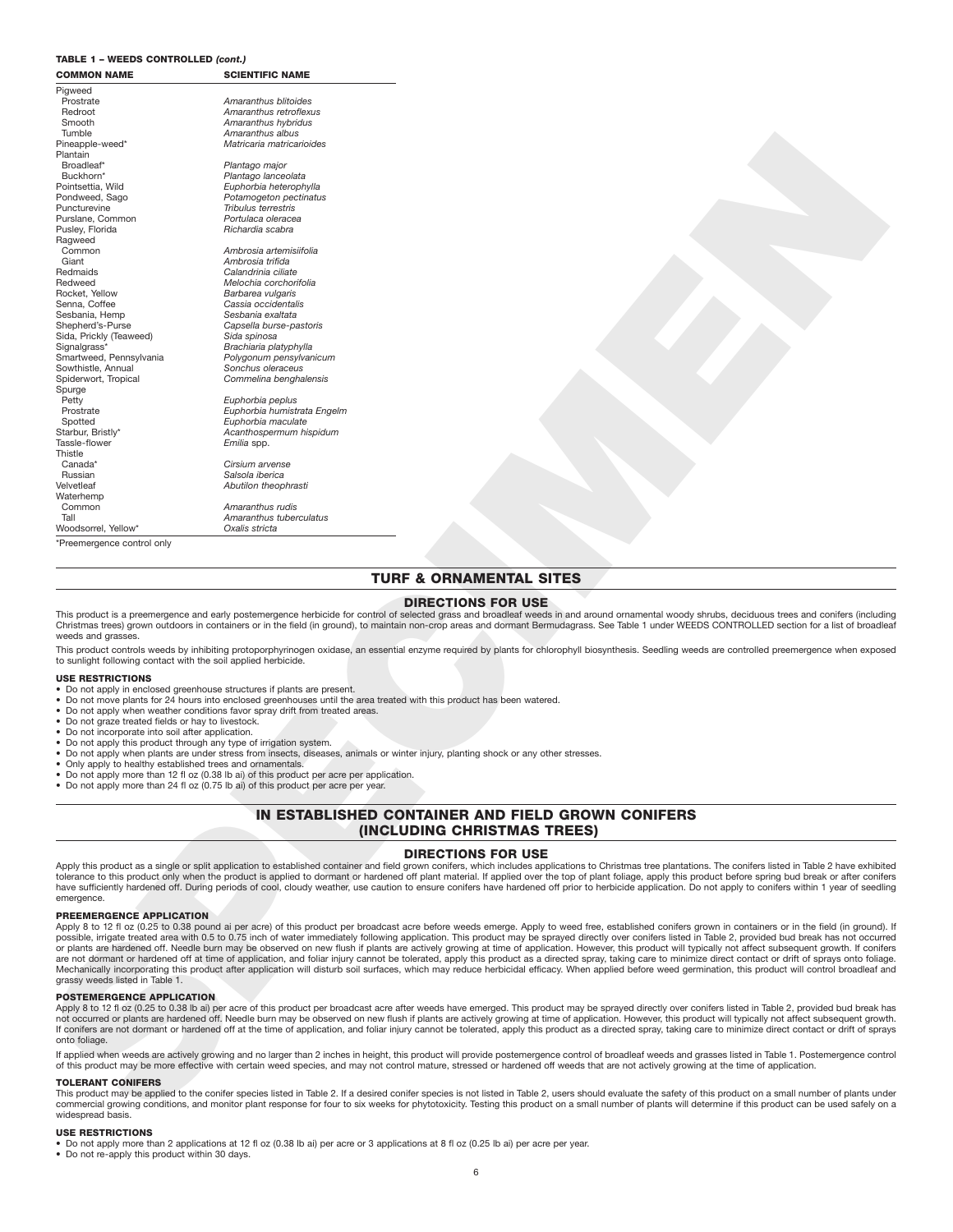### **TABLE 2 – TOLERANT CONIFER TREE SPECIES**

| <b>COMMON NAME</b><br>Arborvitae                                                                                                                      | <b>SCIENTIFIC NAME</b>                                                                    |                                                                                                                                                                                                                                                                                                                                                                                                                                                                                                                                                                                                                                                                                                                                                                                                                                                                                                                                                                                                                                                                                                                                                                                                                                                                                                                                                                                                                                                                                                                                                                                                                                                                                                                                                                                                                                                                                               |
|-------------------------------------------------------------------------------------------------------------------------------------------------------|-------------------------------------------------------------------------------------------|-----------------------------------------------------------------------------------------------------------------------------------------------------------------------------------------------------------------------------------------------------------------------------------------------------------------------------------------------------------------------------------------------------------------------------------------------------------------------------------------------------------------------------------------------------------------------------------------------------------------------------------------------------------------------------------------------------------------------------------------------------------------------------------------------------------------------------------------------------------------------------------------------------------------------------------------------------------------------------------------------------------------------------------------------------------------------------------------------------------------------------------------------------------------------------------------------------------------------------------------------------------------------------------------------------------------------------------------------------------------------------------------------------------------------------------------------------------------------------------------------------------------------------------------------------------------------------------------------------------------------------------------------------------------------------------------------------------------------------------------------------------------------------------------------------------------------------------------------------------------------------------------------|
| American                                                                                                                                              | Thuja occidentalis                                                                        |                                                                                                                                                                                                                                                                                                                                                                                                                                                                                                                                                                                                                                                                                                                                                                                                                                                                                                                                                                                                                                                                                                                                                                                                                                                                                                                                                                                                                                                                                                                                                                                                                                                                                                                                                                                                                                                                                               |
| Oriental                                                                                                                                              | Thuja orientalis                                                                          |                                                                                                                                                                                                                                                                                                                                                                                                                                                                                                                                                                                                                                                                                                                                                                                                                                                                                                                                                                                                                                                                                                                                                                                                                                                                                                                                                                                                                                                                                                                                                                                                                                                                                                                                                                                                                                                                                               |
| Fir                                                                                                                                                   |                                                                                           |                                                                                                                                                                                                                                                                                                                                                                                                                                                                                                                                                                                                                                                                                                                                                                                                                                                                                                                                                                                                                                                                                                                                                                                                                                                                                                                                                                                                                                                                                                                                                                                                                                                                                                                                                                                                                                                                                               |
| Concolor                                                                                                                                              | Abies concolor                                                                            |                                                                                                                                                                                                                                                                                                                                                                                                                                                                                                                                                                                                                                                                                                                                                                                                                                                                                                                                                                                                                                                                                                                                                                                                                                                                                                                                                                                                                                                                                                                                                                                                                                                                                                                                                                                                                                                                                               |
| Cork Bark<br>Douglas                                                                                                                                  | Abies lasiocarpa<br>Pseudotsuga menzesii                                                  |                                                                                                                                                                                                                                                                                                                                                                                                                                                                                                                                                                                                                                                                                                                                                                                                                                                                                                                                                                                                                                                                                                                                                                                                                                                                                                                                                                                                                                                                                                                                                                                                                                                                                                                                                                                                                                                                                               |
| Fraser                                                                                                                                                | Abies fraseri                                                                             |                                                                                                                                                                                                                                                                                                                                                                                                                                                                                                                                                                                                                                                                                                                                                                                                                                                                                                                                                                                                                                                                                                                                                                                                                                                                                                                                                                                                                                                                                                                                                                                                                                                                                                                                                                                                                                                                                               |
| Grand                                                                                                                                                 | Abies grandis                                                                             |                                                                                                                                                                                                                                                                                                                                                                                                                                                                                                                                                                                                                                                                                                                                                                                                                                                                                                                                                                                                                                                                                                                                                                                                                                                                                                                                                                                                                                                                                                                                                                                                                                                                                                                                                                                                                                                                                               |
| Noble                                                                                                                                                 | Abies procera                                                                             |                                                                                                                                                                                                                                                                                                                                                                                                                                                                                                                                                                                                                                                                                                                                                                                                                                                                                                                                                                                                                                                                                                                                                                                                                                                                                                                                                                                                                                                                                                                                                                                                                                                                                                                                                                                                                                                                                               |
| Turkish                                                                                                                                               | Abies bommuelleriana                                                                      |                                                                                                                                                                                                                                                                                                                                                                                                                                                                                                                                                                                                                                                                                                                                                                                                                                                                                                                                                                                                                                                                                                                                                                                                                                                                                                                                                                                                                                                                                                                                                                                                                                                                                                                                                                                                                                                                                               |
| Hemlock                                                                                                                                               |                                                                                           |                                                                                                                                                                                                                                                                                                                                                                                                                                                                                                                                                                                                                                                                                                                                                                                                                                                                                                                                                                                                                                                                                                                                                                                                                                                                                                                                                                                                                                                                                                                                                                                                                                                                                                                                                                                                                                                                                               |
| Eastern<br>Western                                                                                                                                    | Tsuga Canadensis<br>Tusga heterophylla                                                    |                                                                                                                                                                                                                                                                                                                                                                                                                                                                                                                                                                                                                                                                                                                                                                                                                                                                                                                                                                                                                                                                                                                                                                                                                                                                                                                                                                                                                                                                                                                                                                                                                                                                                                                                                                                                                                                                                               |
| Juniper                                                                                                                                               |                                                                                           |                                                                                                                                                                                                                                                                                                                                                                                                                                                                                                                                                                                                                                                                                                                                                                                                                                                                                                                                                                                                                                                                                                                                                                                                                                                                                                                                                                                                                                                                                                                                                                                                                                                                                                                                                                                                                                                                                               |
| <b>Blue Star</b>                                                                                                                                      | Juniperus scopularum                                                                      |                                                                                                                                                                                                                                                                                                                                                                                                                                                                                                                                                                                                                                                                                                                                                                                                                                                                                                                                                                                                                                                                                                                                                                                                                                                                                                                                                                                                                                                                                                                                                                                                                                                                                                                                                                                                                                                                                               |
| Creeping                                                                                                                                              | Juniperus horizontalis                                                                    |                                                                                                                                                                                                                                                                                                                                                                                                                                                                                                                                                                                                                                                                                                                                                                                                                                                                                                                                                                                                                                                                                                                                                                                                                                                                                                                                                                                                                                                                                                                                                                                                                                                                                                                                                                                                                                                                                               |
| Japanese Garden                                                                                                                                       | Juniperus chinensis                                                                       |                                                                                                                                                                                                                                                                                                                                                                                                                                                                                                                                                                                                                                                                                                                                                                                                                                                                                                                                                                                                                                                                                                                                                                                                                                                                                                                                                                                                                                                                                                                                                                                                                                                                                                                                                                                                                                                                                               |
| Tamarix<br>Pine                                                                                                                                       | Juniperus Sabina                                                                          |                                                                                                                                                                                                                                                                                                                                                                                                                                                                                                                                                                                                                                                                                                                                                                                                                                                                                                                                                                                                                                                                                                                                                                                                                                                                                                                                                                                                                                                                                                                                                                                                                                                                                                                                                                                                                                                                                               |
| Austrian                                                                                                                                              | Pinus nigra                                                                               |                                                                                                                                                                                                                                                                                                                                                                                                                                                                                                                                                                                                                                                                                                                                                                                                                                                                                                                                                                                                                                                                                                                                                                                                                                                                                                                                                                                                                                                                                                                                                                                                                                                                                                                                                                                                                                                                                               |
| Eastern White                                                                                                                                         | Pinus strobes                                                                             |                                                                                                                                                                                                                                                                                                                                                                                                                                                                                                                                                                                                                                                                                                                                                                                                                                                                                                                                                                                                                                                                                                                                                                                                                                                                                                                                                                                                                                                                                                                                                                                                                                                                                                                                                                                                                                                                                               |
| Jack                                                                                                                                                  | Pinus banksiana                                                                           |                                                                                                                                                                                                                                                                                                                                                                                                                                                                                                                                                                                                                                                                                                                                                                                                                                                                                                                                                                                                                                                                                                                                                                                                                                                                                                                                                                                                                                                                                                                                                                                                                                                                                                                                                                                                                                                                                               |
| Japanese Black                                                                                                                                        | Pinus thunbergiana                                                                        |                                                                                                                                                                                                                                                                                                                                                                                                                                                                                                                                                                                                                                                                                                                                                                                                                                                                                                                                                                                                                                                                                                                                                                                                                                                                                                                                                                                                                                                                                                                                                                                                                                                                                                                                                                                                                                                                                               |
| Loblolly                                                                                                                                              | Pinus taeda                                                                               |                                                                                                                                                                                                                                                                                                                                                                                                                                                                                                                                                                                                                                                                                                                                                                                                                                                                                                                                                                                                                                                                                                                                                                                                                                                                                                                                                                                                                                                                                                                                                                                                                                                                                                                                                                                                                                                                                               |
| Lodgepole                                                                                                                                             | Pinus contorta                                                                            |                                                                                                                                                                                                                                                                                                                                                                                                                                                                                                                                                                                                                                                                                                                                                                                                                                                                                                                                                                                                                                                                                                                                                                                                                                                                                                                                                                                                                                                                                                                                                                                                                                                                                                                                                                                                                                                                                               |
| Longleaf<br>Mugo                                                                                                                                      | Pinus palustris<br>Pinus mugo                                                             |                                                                                                                                                                                                                                                                                                                                                                                                                                                                                                                                                                                                                                                                                                                                                                                                                                                                                                                                                                                                                                                                                                                                                                                                                                                                                                                                                                                                                                                                                                                                                                                                                                                                                                                                                                                                                                                                                               |
| Ponderosa                                                                                                                                             | Pinus ponderosa                                                                           |                                                                                                                                                                                                                                                                                                                                                                                                                                                                                                                                                                                                                                                                                                                                                                                                                                                                                                                                                                                                                                                                                                                                                                                                                                                                                                                                                                                                                                                                                                                                                                                                                                                                                                                                                                                                                                                                                               |
| Sand                                                                                                                                                  | Pinus clausa                                                                              |                                                                                                                                                                                                                                                                                                                                                                                                                                                                                                                                                                                                                                                                                                                                                                                                                                                                                                                                                                                                                                                                                                                                                                                                                                                                                                                                                                                                                                                                                                                                                                                                                                                                                                                                                                                                                                                                                               |
| Scotch                                                                                                                                                | Pinus sylvestris                                                                          |                                                                                                                                                                                                                                                                                                                                                                                                                                                                                                                                                                                                                                                                                                                                                                                                                                                                                                                                                                                                                                                                                                                                                                                                                                                                                                                                                                                                                                                                                                                                                                                                                                                                                                                                                                                                                                                                                               |
| Shortleaf                                                                                                                                             | Pinus echinata                                                                            |                                                                                                                                                                                                                                                                                                                                                                                                                                                                                                                                                                                                                                                                                                                                                                                                                                                                                                                                                                                                                                                                                                                                                                                                                                                                                                                                                                                                                                                                                                                                                                                                                                                                                                                                                                                                                                                                                               |
| Slash                                                                                                                                                 | Pinus elliottii                                                                           |                                                                                                                                                                                                                                                                                                                                                                                                                                                                                                                                                                                                                                                                                                                                                                                                                                                                                                                                                                                                                                                                                                                                                                                                                                                                                                                                                                                                                                                                                                                                                                                                                                                                                                                                                                                                                                                                                               |
| Virginia<br>Spruce                                                                                                                                    | Pinus virginiana                                                                          |                                                                                                                                                                                                                                                                                                                                                                                                                                                                                                                                                                                                                                                                                                                                                                                                                                                                                                                                                                                                                                                                                                                                                                                                                                                                                                                                                                                                                                                                                                                                                                                                                                                                                                                                                                                                                                                                                               |
| Blue                                                                                                                                                  | Picea pungens                                                                             |                                                                                                                                                                                                                                                                                                                                                                                                                                                                                                                                                                                                                                                                                                                                                                                                                                                                                                                                                                                                                                                                                                                                                                                                                                                                                                                                                                                                                                                                                                                                                                                                                                                                                                                                                                                                                                                                                               |
| Dwarf Alberta                                                                                                                                         | Picea glauca conica                                                                       |                                                                                                                                                                                                                                                                                                                                                                                                                                                                                                                                                                                                                                                                                                                                                                                                                                                                                                                                                                                                                                                                                                                                                                                                                                                                                                                                                                                                                                                                                                                                                                                                                                                                                                                                                                                                                                                                                               |
| Norway                                                                                                                                                | Picea abies                                                                               |                                                                                                                                                                                                                                                                                                                                                                                                                                                                                                                                                                                                                                                                                                                                                                                                                                                                                                                                                                                                                                                                                                                                                                                                                                                                                                                                                                                                                                                                                                                                                                                                                                                                                                                                                                                                                                                                                               |
| Sitka                                                                                                                                                 | Picea sitchensis                                                                          |                                                                                                                                                                                                                                                                                                                                                                                                                                                                                                                                                                                                                                                                                                                                                                                                                                                                                                                                                                                                                                                                                                                                                                                                                                                                                                                                                                                                                                                                                                                                                                                                                                                                                                                                                                                                                                                                                               |
| Yew<br>English                                                                                                                                        | Taxus baccata                                                                             |                                                                                                                                                                                                                                                                                                                                                                                                                                                                                                                                                                                                                                                                                                                                                                                                                                                                                                                                                                                                                                                                                                                                                                                                                                                                                                                                                                                                                                                                                                                                                                                                                                                                                                                                                                                                                                                                                               |
| Japanese                                                                                                                                              | Taxus cuspidate                                                                           |                                                                                                                                                                                                                                                                                                                                                                                                                                                                                                                                                                                                                                                                                                                                                                                                                                                                                                                                                                                                                                                                                                                                                                                                                                                                                                                                                                                                                                                                                                                                                                                                                                                                                                                                                                                                                                                                                               |
|                                                                                                                                                       |                                                                                           |                                                                                                                                                                                                                                                                                                                                                                                                                                                                                                                                                                                                                                                                                                                                                                                                                                                                                                                                                                                                                                                                                                                                                                                                                                                                                                                                                                                                                                                                                                                                                                                                                                                                                                                                                                                                                                                                                               |
|                                                                                                                                                       |                                                                                           | <b>DIRECTIONS FOR USE</b>                                                                                                                                                                                                                                                                                                                                                                                                                                                                                                                                                                                                                                                                                                                                                                                                                                                                                                                                                                                                                                                                                                                                                                                                                                                                                                                                                                                                                                                                                                                                                                                                                                                                                                                                                                                                                                                                     |
|                                                                                                                                                       |                                                                                           | This product may be applied as single or split applications to container and field grown deciduous trees with an established root system. The deciduous trees listed in Table 3 have exhibited toleranc<br>to this product only when applied to the soil and base of plants. Application of this product to deciduous foliage or green bark may result in unacceptable injury.                                                                                                                                                                                                                                                                                                                                                                                                                                                                                                                                                                                                                                                                                                                                                                                                                                                                                                                                                                                                                                                                                                                                                                                                                                                                                                                                                                                                                                                                                                                |
|                                                                                                                                                       |                                                                                           | This product may be applied to established (or transplanted) container and field grown deciduous trees. Do not apply to trees that are less than one year old or have been transplanted less than one yea                                                                                                                                                                                                                                                                                                                                                                                                                                                                                                                                                                                                                                                                                                                                                                                                                                                                                                                                                                                                                                                                                                                                                                                                                                                                                                                                                                                                                                                                                                                                                                                                                                                                                     |
|                                                                                                                                                       |                                                                                           | unless completely protected by non-porous wraps, grow tubes, waxed protectors or other forms of protection to young foliage and/or bark. Do not harvest fruit or nuts from treated trees within one yea                                                                                                                                                                                                                                                                                                                                                                                                                                                                                                                                                                                                                                                                                                                                                                                                                                                                                                                                                                                                                                                                                                                                                                                                                                                                                                                                                                                                                                                                                                                                                                                                                                                                                       |
|                                                                                                                                                       |                                                                                           |                                                                                                                                                                                                                                                                                                                                                                                                                                                                                                                                                                                                                                                                                                                                                                                                                                                                                                                                                                                                                                                                                                                                                                                                                                                                                                                                                                                                                                                                                                                                                                                                                                                                                                                                                                                                                                                                                               |
|                                                                                                                                                       |                                                                                           | Application of this product after bud swell may cause injury if herbicide contacts foliage. Avoid application under environmental conditions that favor drift to non-targeted areas.                                                                                                                                                                                                                                                                                                                                                                                                                                                                                                                                                                                                                                                                                                                                                                                                                                                                                                                                                                                                                                                                                                                                                                                                                                                                                                                                                                                                                                                                                                                                                                                                                                                                                                          |
|                                                                                                                                                       |                                                                                           |                                                                                                                                                                                                                                                                                                                                                                                                                                                                                                                                                                                                                                                                                                                                                                                                                                                                                                                                                                                                                                                                                                                                                                                                                                                                                                                                                                                                                                                                                                                                                                                                                                                                                                                                                                                                                                                                                               |
|                                                                                                                                                       |                                                                                           |                                                                                                                                                                                                                                                                                                                                                                                                                                                                                                                                                                                                                                                                                                                                                                                                                                                                                                                                                                                                                                                                                                                                                                                                                                                                                                                                                                                                                                                                                                                                                                                                                                                                                                                                                                                                                                                                                               |
|                                                                                                                                                       |                                                                                           |                                                                                                                                                                                                                                                                                                                                                                                                                                                                                                                                                                                                                                                                                                                                                                                                                                                                                                                                                                                                                                                                                                                                                                                                                                                                                                                                                                                                                                                                                                                                                                                                                                                                                                                                                                                                                                                                                               |
|                                                                                                                                                       |                                                                                           |                                                                                                                                                                                                                                                                                                                                                                                                                                                                                                                                                                                                                                                                                                                                                                                                                                                                                                                                                                                                                                                                                                                                                                                                                                                                                                                                                                                                                                                                                                                                                                                                                                                                                                                                                                                                                                                                                               |
|                                                                                                                                                       |                                                                                           |                                                                                                                                                                                                                                                                                                                                                                                                                                                                                                                                                                                                                                                                                                                                                                                                                                                                                                                                                                                                                                                                                                                                                                                                                                                                                                                                                                                                                                                                                                                                                                                                                                                                                                                                                                                                                                                                                               |
|                                                                                                                                                       | Table 1 under WEEDS CONTROLLED section for a list of broadleaf weeds and grasses.         |                                                                                                                                                                                                                                                                                                                                                                                                                                                                                                                                                                                                                                                                                                                                                                                                                                                                                                                                                                                                                                                                                                                                                                                                                                                                                                                                                                                                                                                                                                                                                                                                                                                                                                                                                                                                                                                                                               |
|                                                                                                                                                       |                                                                                           |                                                                                                                                                                                                                                                                                                                                                                                                                                                                                                                                                                                                                                                                                                                                                                                                                                                                                                                                                                                                                                                                                                                                                                                                                                                                                                                                                                                                                                                                                                                                                                                                                                                                                                                                                                                                                                                                                               |
|                                                                                                                                                       |                                                                                           |                                                                                                                                                                                                                                                                                                                                                                                                                                                                                                                                                                                                                                                                                                                                                                                                                                                                                                                                                                                                                                                                                                                                                                                                                                                                                                                                                                                                                                                                                                                                                                                                                                                                                                                                                                                                                                                                                               |
|                                                                                                                                                       |                                                                                           |                                                                                                                                                                                                                                                                                                                                                                                                                                                                                                                                                                                                                                                                                                                                                                                                                                                                                                                                                                                                                                                                                                                                                                                                                                                                                                                                                                                                                                                                                                                                                                                                                                                                                                                                                                                                                                                                                               |
|                                                                                                                                                       | 1 under WEEDS CONTROLLED section for a list of broadleaf weeds and grasses.               |                                                                                                                                                                                                                                                                                                                                                                                                                                                                                                                                                                                                                                                                                                                                                                                                                                                                                                                                                                                                                                                                                                                                                                                                                                                                                                                                                                                                                                                                                                                                                                                                                                                                                                                                                                                                                                                                                               |
|                                                                                                                                                       |                                                                                           |                                                                                                                                                                                                                                                                                                                                                                                                                                                                                                                                                                                                                                                                                                                                                                                                                                                                                                                                                                                                                                                                                                                                                                                                                                                                                                                                                                                                                                                                                                                                                                                                                                                                                                                                                                                                                                                                                               |
|                                                                                                                                                       |                                                                                           | IMPORTANT: Direct application of this product to the soil surface and away from plant foliage and bark. Avoid direct spray contact on plant surfaces, foliage and green bark or injury may resul<br>Apply 8 to 12 fl oz (0.25 to 0.38 lb ai) per acre of this product per broadcast acre as a preemergence (to weed emergence) application. Apply this product to weed free deciduous trees grown in containe<br>or in the field (in-ground). If possible, irrigate treated area with 0.5 to 0.75 inch of water immediately following application. This product may be applied to the soil surface and base of deciduous tree<br>provided that direct and indirect (drift) applications to plant foliage, flowers and green bark does not occur. Mechanically incorporating this product will disturb soil surfaces, which may reduce herbicid<br>efficacy. The use of spray shields that limit exposure of foliage and bark to this product is suggested. When applied before weed germination, this product will control broadleaf and grassy weeds. Se<br>Apply 8 to 12 fl oz (0.25 to 0.38 lb ai) per acre of this product per broadcast acre plus an adjuvant (0.25% v/v non-ionic surfactant). Make postemergence (to weed emergence) applications of this produ<br>when weeds are actively growing and are no larger than 2 inches in height. The addition of a surfactant enhances this product activity on emerged weeds. Thorough spray coverage is necessary t<br>maximize the postemergence activity of this product. When applied after weed germination, this product will provide preemergence and postemergence control of broadleaf weeds and grasses. See Tab<br>Postemergence control of this product may be more effective with certain weed species, and may not control mature, stressed or hardened off weeds that are not actively growing at the time of application |
|                                                                                                                                                       | TOLERANT DECIDUOUS TREES, NON-BEARING FRUIT AND NON-BEARING NUT TREES                     |                                                                                                                                                                                                                                                                                                                                                                                                                                                                                                                                                                                                                                                                                                                                                                                                                                                                                                                                                                                                                                                                                                                                                                                                                                                                                                                                                                                                                                                                                                                                                                                                                                                                                                                                                                                                                                                                                               |
|                                                                                                                                                       |                                                                                           |                                                                                                                                                                                                                                                                                                                                                                                                                                                                                                                                                                                                                                                                                                                                                                                                                                                                                                                                                                                                                                                                                                                                                                                                                                                                                                                                                                                                                                                                                                                                                                                                                                                                                                                                                                                                                                                                                               |
|                                                                                                                                                       | number of plants will determine if this product can be used safely on a widespread basis. | This product may be applied as a directed spray to the deciduous, non-bearing fruit and non-bearing nut trees species listed in Table 3. If a desired tree species is not listed in Table 3, users shoul<br>evaluate the safety of this product on a small number of plants under commercial growing conditions and monitor plant response for four to six weeks for phytotoxicity. Testing this product on a sma                                                                                                                                                                                                                                                                                                                                                                                                                                                                                                                                                                                                                                                                                                                                                                                                                                                                                                                                                                                                                                                                                                                                                                                                                                                                                                                                                                                                                                                                             |
|                                                                                                                                                       |                                                                                           |                                                                                                                                                                                                                                                                                                                                                                                                                                                                                                                                                                                                                                                                                                                                                                                                                                                                                                                                                                                                                                                                                                                                                                                                                                                                                                                                                                                                                                                                                                                                                                                                                                                                                                                                                                                                                                                                                               |
|                                                                                                                                                       |                                                                                           | • Do not apply more than 2 applications at 12 fl oz (0.38 lb ai) per acre or 3 applications at 8 fl oz (0.25 lb ai) per acre per year.                                                                                                                                                                                                                                                                                                                                                                                                                                                                                                                                                                                                                                                                                                                                                                                                                                                                                                                                                                                                                                                                                                                                                                                                                                                                                                                                                                                                                                                                                                                                                                                                                                                                                                                                                        |
|                                                                                                                                                       |                                                                                           |                                                                                                                                                                                                                                                                                                                                                                                                                                                                                                                                                                                                                                                                                                                                                                                                                                                                                                                                                                                                                                                                                                                                                                                                                                                                                                                                                                                                                                                                                                                                                                                                                                                                                                                                                                                                                                                                                               |
|                                                                                                                                                       |                                                                                           |                                                                                                                                                                                                                                                                                                                                                                                                                                                                                                                                                                                                                                                                                                                                                                                                                                                                                                                                                                                                                                                                                                                                                                                                                                                                                                                                                                                                                                                                                                                                                                                                                                                                                                                                                                                                                                                                                               |
|                                                                                                                                                       |                                                                                           |                                                                                                                                                                                                                                                                                                                                                                                                                                                                                                                                                                                                                                                                                                                                                                                                                                                                                                                                                                                                                                                                                                                                                                                                                                                                                                                                                                                                                                                                                                                                                                                                                                                                                                                                                                                                                                                                                               |
|                                                                                                                                                       |                                                                                           |                                                                                                                                                                                                                                                                                                                                                                                                                                                                                                                                                                                                                                                                                                                                                                                                                                                                                                                                                                                                                                                                                                                                                                                                                                                                                                                                                                                                                                                                                                                                                                                                                                                                                                                                                                                                                                                                                               |
| of application.<br>PREEMERGENCE APPLICATION<br>POSTEMERGENCE APPLICATION<br><b>USE RESTRICTIONS</b><br>• Do not re-apply this product within 30 days. |                                                                                           |                                                                                                                                                                                                                                                                                                                                                                                                                                                                                                                                                                                                                                                                                                                                                                                                                                                                                                                                                                                                                                                                                                                                                                                                                                                                                                                                                                                                                                                                                                                                                                                                                                                                                                                                                                                                                                                                                               |
|                                                                                                                                                       |                                                                                           |                                                                                                                                                                                                                                                                                                                                                                                                                                                                                                                                                                                                                                                                                                                                                                                                                                                                                                                                                                                                                                                                                                                                                                                                                                                                                                                                                                                                                                                                                                                                                                                                                                                                                                                                                                                                                                                                                               |
|                                                                                                                                                       |                                                                                           |                                                                                                                                                                                                                                                                                                                                                                                                                                                                                                                                                                                                                                                                                                                                                                                                                                                                                                                                                                                                                                                                                                                                                                                                                                                                                                                                                                                                                                                                                                                                                                                                                                                                                                                                                                                                                                                                                               |
|                                                                                                                                                       |                                                                                           |                                                                                                                                                                                                                                                                                                                                                                                                                                                                                                                                                                                                                                                                                                                                                                                                                                                                                                                                                                                                                                                                                                                                                                                                                                                                                                                                                                                                                                                                                                                                                                                                                                                                                                                                                                                                                                                                                               |
|                                                                                                                                                       |                                                                                           |                                                                                                                                                                                                                                                                                                                                                                                                                                                                                                                                                                                                                                                                                                                                                                                                                                                                                                                                                                                                                                                                                                                                                                                                                                                                                                                                                                                                                                                                                                                                                                                                                                                                                                                                                                                                                                                                                               |
|                                                                                                                                                       |                                                                                           |                                                                                                                                                                                                                                                                                                                                                                                                                                                                                                                                                                                                                                                                                                                                                                                                                                                                                                                                                                                                                                                                                                                                                                                                                                                                                                                                                                                                                                                                                                                                                                                                                                                                                                                                                                                                                                                                                               |
|                                                                                                                                                       |                                                                                           |                                                                                                                                                                                                                                                                                                                                                                                                                                                                                                                                                                                                                                                                                                                                                                                                                                                                                                                                                                                                                                                                                                                                                                                                                                                                                                                                                                                                                                                                                                                                                                                                                                                                                                                                                                                                                                                                                               |
|                                                                                                                                                       |                                                                                           |                                                                                                                                                                                                                                                                                                                                                                                                                                                                                                                                                                                                                                                                                                                                                                                                                                                                                                                                                                                                                                                                                                                                                                                                                                                                                                                                                                                                                                                                                                                                                                                                                                                                                                                                                                                                                                                                                               |
|                                                                                                                                                       |                                                                                           |                                                                                                                                                                                                                                                                                                                                                                                                                                                                                                                                                                                                                                                                                                                                                                                                                                                                                                                                                                                                                                                                                                                                                                                                                                                                                                                                                                                                                                                                                                                                                                                                                                                                                                                                                                                                                                                                                               |

# **IN CONTAINER AND FIELD DECIDUOUS TREES AND NON-BEARING FRUIT AND NON-BEARING NUT TREES**

### **DIRECTIONS FOR USE**

### **PREEMERGENCE APPLICATION**

### **POSTEMERGENCE APPLICATION**

### **TOLERANT DECIDUOUS TREES, NON-BEARING FRUIT AND NON-BEARING NUT TREES**

### **USE RESTRICTIONS**

- Do not apply more than 2 applications at 12 fl oz (0.38 lb ai) per acre or 3 applications at 8 fl oz (0.25 lb ai) per acre per year. Do not re-apply this product within 30 days.
-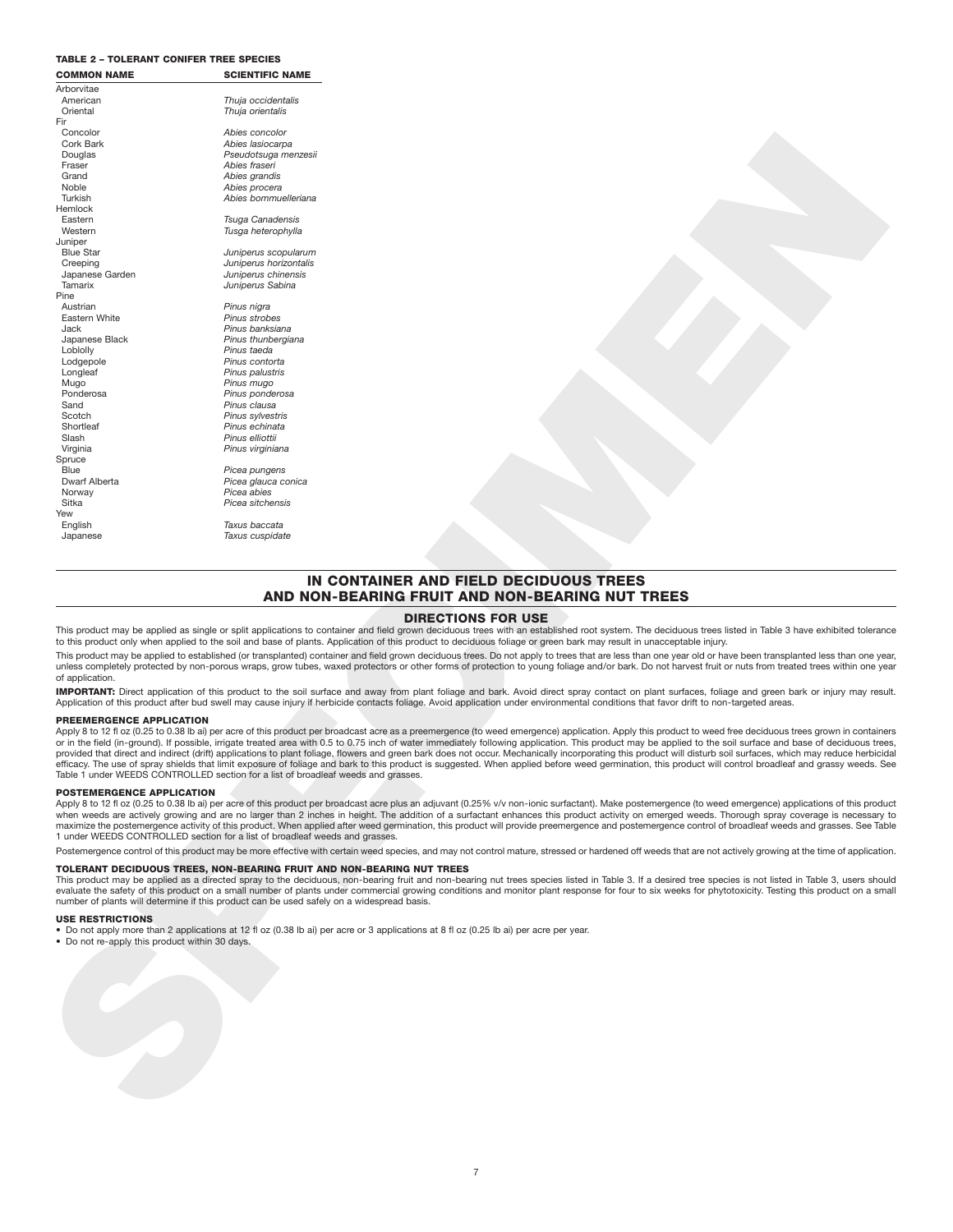### **TABLE 3 – TOLERANT DECIDUOUS TREE SPECIES**

| <b>COMMON NAME</b>                                                                                  | <b>SCIENTIFIC NAME</b>                                                                                |                                                                                                                                                                                                                                                                                                                                                                                                                                                                                                                                                                                                                                                                                                                                                                                                                                                                                                                                                                                                                            |
|-----------------------------------------------------------------------------------------------------|-------------------------------------------------------------------------------------------------------|----------------------------------------------------------------------------------------------------------------------------------------------------------------------------------------------------------------------------------------------------------------------------------------------------------------------------------------------------------------------------------------------------------------------------------------------------------------------------------------------------------------------------------------------------------------------------------------------------------------------------------------------------------------------------------------------------------------------------------------------------------------------------------------------------------------------------------------------------------------------------------------------------------------------------------------------------------------------------------------------------------------------------|
| Apricot*                                                                                            | Prunus spp.                                                                                           |                                                                                                                                                                                                                                                                                                                                                                                                                                                                                                                                                                                                                                                                                                                                                                                                                                                                                                                                                                                                                            |
| Ash                                                                                                 | Fraxinus spp.<br>Betula spp.                                                                          |                                                                                                                                                                                                                                                                                                                                                                                                                                                                                                                                                                                                                                                                                                                                                                                                                                                                                                                                                                                                                            |
| <b>Birch</b><br><b>Buckeve</b>                                                                      | Aesculus spp.                                                                                         |                                                                                                                                                                                                                                                                                                                                                                                                                                                                                                                                                                                                                                                                                                                                                                                                                                                                                                                                                                                                                            |
| Cherry*                                                                                             | Prunus spp.                                                                                           |                                                                                                                                                                                                                                                                                                                                                                                                                                                                                                                                                                                                                                                                                                                                                                                                                                                                                                                                                                                                                            |
| Chestnut                                                                                            | Castanea spp.                                                                                         |                                                                                                                                                                                                                                                                                                                                                                                                                                                                                                                                                                                                                                                                                                                                                                                                                                                                                                                                                                                                                            |
| Citrus*                                                                                             | Citrus spp.                                                                                           |                                                                                                                                                                                                                                                                                                                                                                                                                                                                                                                                                                                                                                                                                                                                                                                                                                                                                                                                                                                                                            |
| Dogwood                                                                                             | Cornus spp.                                                                                           |                                                                                                                                                                                                                                                                                                                                                                                                                                                                                                                                                                                                                                                                                                                                                                                                                                                                                                                                                                                                                            |
| Eucalyptus                                                                                          | Eucalyptus spp.                                                                                       |                                                                                                                                                                                                                                                                                                                                                                                                                                                                                                                                                                                                                                                                                                                                                                                                                                                                                                                                                                                                                            |
| Ginkgo<br>Hawthorn                                                                                  | Ginkgo spp.<br>Crataegus spp.                                                                         |                                                                                                                                                                                                                                                                                                                                                                                                                                                                                                                                                                                                                                                                                                                                                                                                                                                                                                                                                                                                                            |
| Honeylocust                                                                                         | Gleditsia spp.                                                                                        |                                                                                                                                                                                                                                                                                                                                                                                                                                                                                                                                                                                                                                                                                                                                                                                                                                                                                                                                                                                                                            |
| Larch                                                                                               | Larix spp.                                                                                            |                                                                                                                                                                                                                                                                                                                                                                                                                                                                                                                                                                                                                                                                                                                                                                                                                                                                                                                                                                                                                            |
| Lilac                                                                                               | Syringa spp.                                                                                          |                                                                                                                                                                                                                                                                                                                                                                                                                                                                                                                                                                                                                                                                                                                                                                                                                                                                                                                                                                                                                            |
| Maple**                                                                                             | Acer spp.                                                                                             |                                                                                                                                                                                                                                                                                                                                                                                                                                                                                                                                                                                                                                                                                                                                                                                                                                                                                                                                                                                                                            |
| Myrtle, Crepe<br>Oak                                                                                | Lagerstroemia indica<br>Quercus spp.                                                                  |                                                                                                                                                                                                                                                                                                                                                                                                                                                                                                                                                                                                                                                                                                                                                                                                                                                                                                                                                                                                                            |
| Poplar                                                                                              | Populus spp.                                                                                          |                                                                                                                                                                                                                                                                                                                                                                                                                                                                                                                                                                                                                                                                                                                                                                                                                                                                                                                                                                                                                            |
| Peach*                                                                                              | Prunus spp.                                                                                           |                                                                                                                                                                                                                                                                                                                                                                                                                                                                                                                                                                                                                                                                                                                                                                                                                                                                                                                                                                                                                            |
| Plum*                                                                                               | Prunus spp.                                                                                           |                                                                                                                                                                                                                                                                                                                                                                                                                                                                                                                                                                                                                                                                                                                                                                                                                                                                                                                                                                                                                            |
| Pecan*                                                                                              | Carya spp.                                                                                            |                                                                                                                                                                                                                                                                                                                                                                                                                                                                                                                                                                                                                                                                                                                                                                                                                                                                                                                                                                                                                            |
| Redbud<br>Sweetgum                                                                                  | Cercis Canadensis<br>Liquidambar styraciflua                                                          |                                                                                                                                                                                                                                                                                                                                                                                                                                                                                                                                                                                                                                                                                                                                                                                                                                                                                                                                                                                                                            |
| Sycamore                                                                                            | Plantanus spp.                                                                                        |                                                                                                                                                                                                                                                                                                                                                                                                                                                                                                                                                                                                                                                                                                                                                                                                                                                                                                                                                                                                                            |
| Walnut, Black                                                                                       | Juglans nigra                                                                                         |                                                                                                                                                                                                                                                                                                                                                                                                                                                                                                                                                                                                                                                                                                                                                                                                                                                                                                                                                                                                                            |
| Willow                                                                                              | Salix spp.                                                                                            |                                                                                                                                                                                                                                                                                                                                                                                                                                                                                                                                                                                                                                                                                                                                                                                                                                                                                                                                                                                                                            |
|                                                                                                     | **Not for use on maple trees used for production of maple sap or syrup.                               | AROUND ESTABLISHED WOODY LANDSCAPE ORNAMENTALS<br>AND TO MAINTAIN NON-CROP AREAS                                                                                                                                                                                                                                                                                                                                                                                                                                                                                                                                                                                                                                                                                                                                                                                                                                                                                                                                           |
|                                                                                                     |                                                                                                       |                                                                                                                                                                                                                                                                                                                                                                                                                                                                                                                                                                                                                                                                                                                                                                                                                                                                                                                                                                                                                            |
|                                                                                                     |                                                                                                       | <b>DIRECTIONS FOR USE</b><br>Application of this product in the vicinity of ornamental plants is limited to directed sprays around well established woody shrubs and trees such as azalea, euonymus, holly, and the conifers and deciduou                                                                                                                                                                                                                                                                                                                                                                                                                                                                                                                                                                                                                                                                                                                                                                                  |
|                                                                                                     |                                                                                                       | trees listed in Tables 2 and 3. This product may also be applied to maintain weed control in non-crop areas in apartment complexes, fence rows, gravel surfaces and driveways, ground mats and pac                                                                                                                                                                                                                                                                                                                                                                                                                                                                                                                                                                                                                                                                                                                                                                                                                         |
|                                                                                                     |                                                                                                       | prior to the addition of containerized plants, golf courses, lumberyards, office complexes, parks, parking areas, recreational sites, schools, sidewalks, storage areas, grass water waterways, rain garden<br>and other similar industrial sites. Do not apply this product within any enclosed structure in residential or commercial landscapes.                                                                                                                                                                                                                                                                                                                                                                                                                                                                                                                                                                                                                                                                        |
| as temperature and precipitation increase.                                                          |                                                                                                       | This product offers postemergence and residual control of susceptible grasses and broadleaf weeds, as well as additional mode of action to assist in the control of resistant weeds. See Table 1 unde<br>WEEDS CONTROLLED section for a list of broadleaf weeds and grasses. The length of residual control is dependent on the rate applied, rainfall and temperature. Length of residual control will decreas                                                                                                                                                                                                                                                                                                                                                                                                                                                                                                                                                                                                            |
| product near desirable plants.<br>treated areas.                                                    | PREEMERGENCE APPLICATION (NO WEEDS ARE PRESENT)                                                       | Do not apply this product around landscape ornamentals until plants have been actively growing for at least 30 days after transplanting, or for at least two months before ornamentals will be planted int<br>Mix 0.18 to 0.27 fl oz (5.3 to 8.1 mls) of this product per gallon of spray solution, and apply 1 gallon of spray solution to 1,000 square feet (8 to 12 fl oz/A) prior to weed germination (see Backpac                                                                                                                                                                                                                                                                                                                                                                                                                                                                                                                                                                                                     |
|                                                                                                     | before weed germination, this product will control the broadleaf weeds and grasses listed in Table 1. | Application table for more options and details). Apply this product to weed free soil, mulch or gravel surfaces. Moisture is necessary to activate this product on soil for residual weed control. When applie<br>Established landscape ornamentals have shown tolerance to this product only when applied to the soil at the base of the plant. For maximum plant safety when using around desirable ornamental                                                                                                                                                                                                                                                                                                                                                                                                                                                                                                                                                                                                           |
| year of application.                                                                                |                                                                                                       | direct applications of this product to the soil, and leave a sufficient untreated buffer to ensure spray solution does not contact desired plants. Do not harvest fruit or nuts from treated trees within on                                                                                                                                                                                                                                                                                                                                                                                                                                                                                                                                                                                                                                                                                                                                                                                                               |
|                                                                                                     | POSTEMERGENCE APPLICATION (WEEDS ARE PRESENT)                                                         | Mix 0.18 to 0.27 fl oz (5.3 to 8.1 mls) of this product per gallon of spray solution (8 to 12 fl oz/A), and apply 1 gallon of spray solution to 1,000 square feet to actively growing weeds (see calibration cha<br>for backpack sprayers). Tank mixing this product with glyphosate will increase the spectrum of postemergence weed control over this product alone, provide faster postemergence weed control tha<br>glyphosate alone, and provide preemergence and postemergence control of the broadleaf weeds and grasses listed in Table 1.                                                                                                                                                                                                                                                                                                                                                                                                                                                                         |
| to ensure spray solution does not contact desired plants.                                           |                                                                                                       | Established landscape ornamentals have shown tolerance to applications of this product plus glyphosate only when applied to the soil at the base of the plant, and sprays do not directly contact or dri<br>onto desirable plants. For maximum plant safety when using around desirable ornamentals, direct applications of this product plus glyphosate towards the soil, and leave a sufficient non-treated buffe                                                                                                                                                                                                                                                                                                                                                                                                                                                                                                                                                                                                        |
|                                                                                                     |                                                                                                       | Thorough spray coverage of weeds is necessary to maximize weed control. Spray coverage should be uniform, but do not spray to the point of runoff.<br><b>IMPORTANT:</b> Completely read and follow the glyphosate label. When tank mixing this product with other products, always follow the most restrictive use conditions on either label.                                                                                                                                                                                                                                                                                                                                                                                                                                                                                                                                                                                                                                                                             |
| <b>USE RESTRICTIONS</b>                                                                             |                                                                                                       |                                                                                                                                                                                                                                                                                                                                                                                                                                                                                                                                                                                                                                                                                                                                                                                                                                                                                                                                                                                                                            |
| • Do not apply more than 2 applications per year.<br>• Do not re-apply this product within 30 days. | • Do not harvest fruit or nuts from treated trees within one year of application.                     |                                                                                                                                                                                                                                                                                                                                                                                                                                                                                                                                                                                                                                                                                                                                                                                                                                                                                                                                                                                                                            |
|                                                                                                     |                                                                                                       | ON DORMANT BERMUDAGRASS GROWN ON RESIDENTIAL SITES.<br><b>GOLF COURSES, SOD PRODUCTION AND SIMILAR AREAS</b>                                                                                                                                                                                                                                                                                                                                                                                                                                                                                                                                                                                                                                                                                                                                                                                                                                                                                                               |
|                                                                                                     |                                                                                                       | <b>DIRECTIONS FOR USE</b>                                                                                                                                                                                                                                                                                                                                                                                                                                                                                                                                                                                                                                                                                                                                                                                                                                                                                                                                                                                                  |
| or during green-up may cause unacceptable injury.                                                   |                                                                                                       | This product may be applied as a single or split application to well established dormant Bermudagrass. This product will provide preemergence and early postemergence control of annual bluegras:<br>chickweed, henbit and other winter annual weeds. See Table 1 under WEEDS CONTROLLED section for a list of broadleaf weeds and grasses. This product will also provide preemergence control of<br>crabgrass, goosegrass and other summer annual weeds. This product may be applied to dormant turfgrass in such areas as apartment complexes, golf courses, sod farms, roadsides, sports field<br>campgrounds, office complexes, parks, parking areas, recreational sites, schools, residential turf and other similar sites. Bermudagrass exhibits tolerance to this product only when applied to sem<br>dormant or completely dormant turf in the late fall and before active growth resumes in the late winter/early spring. Application of this product to actively growing turfgrass (warm season and cool seasor |
|                                                                                                     |                                                                                                       |                                                                                                                                                                                                                                                                                                                                                                                                                                                                                                                                                                                                                                                                                                                                                                                                                                                                                                                                                                                                                            |
| <b>BROADCAST APPLICATIONS</b>                                                                       | mature, stressed or hardened off weeds that are not actively growing at the time of application.      | Apply 8 to 12 fl oz of this product per broadcast acre as a preemergence (to weed emergence) application. If weeds are present at the time of application apply this product plus an adjuvant (0.25% v<br>non-ionic surfactant). Make postemergence (to weed emergence) applications of this product when weeds are actively growing and no larger than 2 inches in height. Thorough spray coverage is necessa<br>to maximize the postemergence activity of this product. When applied after weed germination, this product will provide preemergence and postemergence control of broadleaf weeds and grasses. Se<br>Table 1 under WEEDS CONTROLLED section for a list of broadleaf weeds and grasses. Postemergence weed control with this product may be more effective on certain weed species, and may not control                                                                                                                                                                                                    |
|                                                                                                     |                                                                                                       | This product will provide best control of annual bluegrass when applied in the late fall while plants are small. Control may be less effective when applied in the winter during under cold conditions whe<br>weeds are not actively growing. A second application of this product may be required to provide adequate season-long annual bluegrass control. This product will provide best control of crabgras:                                                                                                                                                                                                                                                                                                                                                                                                                                                                                                                                                                                                           |

# **AROUND ESTABLISHED WOODY LANDSCAPE ORNAMENTALS AND TO MAINTAIN NON-CROP AREAS**

# **DIRECTIONS FOR USE**

### **PREEMERGENCE APPLICATION (NO WEEDS ARE PRESENT)**

### **POSTEMERGENCE APPLICATION (WEEDS ARE PRESENT)**

### **USE RESTRICTIONS**

# **ON DORMANT BERMUDAGRASS GROWN ON RESIDENTIAL SITES, GOLF COURSES, SOD PRODUCTION AND SIMILAR AREAS**

# **DIRECTIONS FOR USE**

### **BROADCAST APPLICATIONS**

This product will provide best control of annual bluegrass when applied in the late fall while plants are small. Control may be less effective when applied in the winter during under cold conditions when weeds are not actively growing. A second application of this product may be required to provide adequate season-long annual bluegrass control. This product will provide best control of crabgrass, goosegrass and other summer annual weeds when applied in the late winter before turfgrass resumes active growth.

### **TANK MIXING WITH OTHER TURFGRASS HERBICIDES**

This product may be tank mixed with Manor Herbicide (metsulfuron-methyl).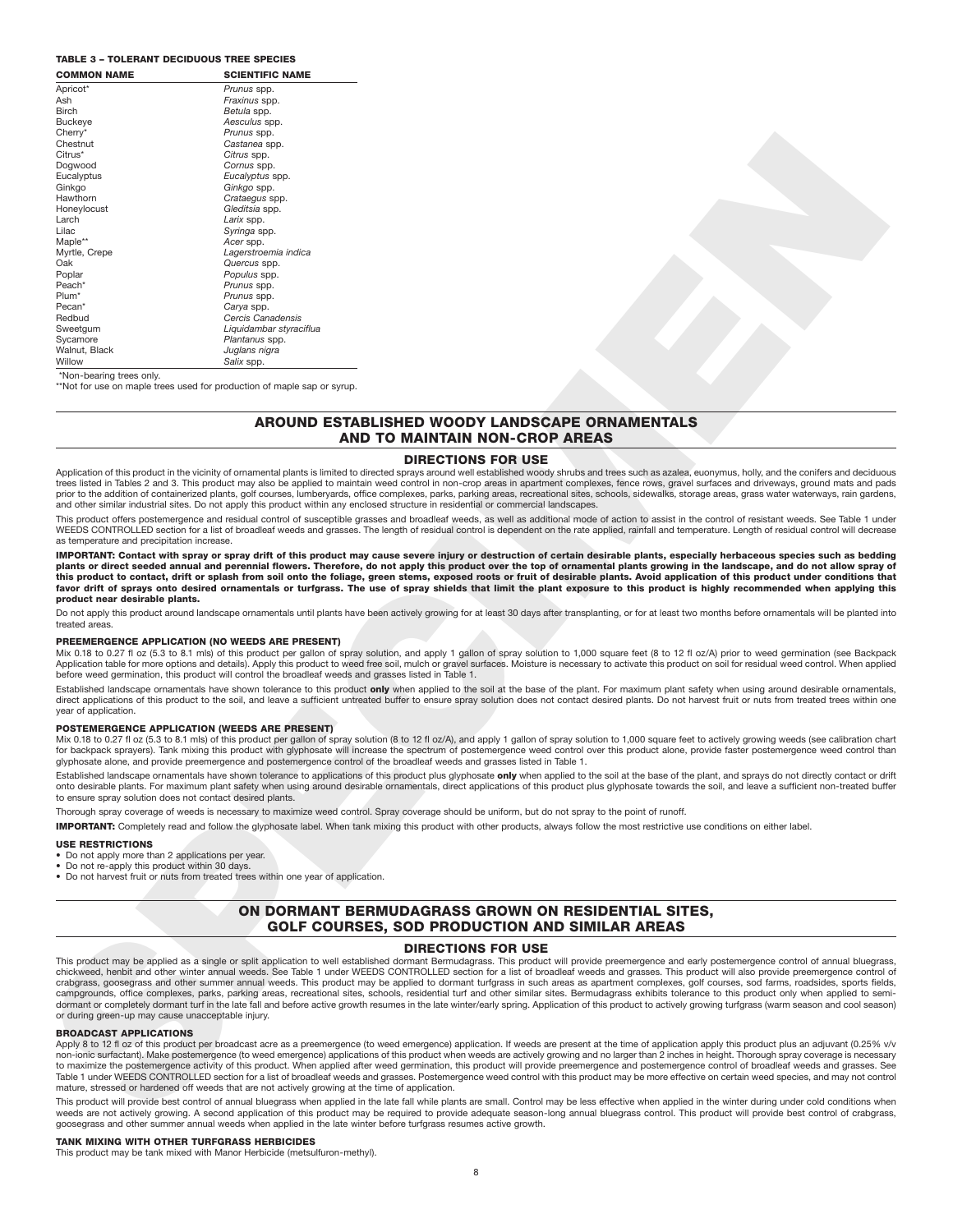### **USE AROUND BENTGRASS AND POA GREENS**

This product has limited potential for lateral movement on level terrain, but can potentially move down slope after excessive rainfall and affect sensitive turf species such as bentgrass and *Poa trivialis.* When applied upslope from bentgrass greens or Bermudagrass greens overseeded with Poa trivialis, allow an adequate buffer zone between greens and the treated area. If uncertain about the size of the buffer, 15 feet is suggested.

Risk of movement is decreased when this product is applied to soil at less than field capacity. Avoid application when heavy rain is imminent or when the soil is saturated.

### **USE RESTRICTIONS**

- Exercise good judgment and caution when applying to dormant turfgrass until familiarity is gained with this product.
- 
- Do not apply to golf course putting greens. Do not apply to warm season turfgrass that has been overseeded with cool season turfgrass (ex. perennial rye, *Poa trivialis*).
- Do not irrigate within 1 hour before or after application.
- Do not apply if rain is expected within 1 hour after application. • Do not mow turfgrass within 12 hours after application.
- 
- Do not apply within 30 days prior to cutting or lifting sod. Do not apply more than 2 applications at 12 fl oz (0.38 lb ai) per acre or 3 applications at 8 fl oz (0.25 lb ai) per year.
- Do not re-apply this product within 30 days.
- Do not apply in fall before turfgrass has ceased active growth or in late winter/early spring after turfgrass has resumed active growth.
- **USE PRECAUTIONS**
- Allow 8 weeks between application and seeding or sodding of turfgrass.

# **BARE GROUND NON-CROP AREAS**

# **DIRECTIONS FOR USE**

## **TO MAINTAIN BARE GROUND NON-CROP AREAS**

- This product, when used as directed, can be used for non-selective vegetation control to maintain bare ground non-crop areas that must be kept weed-free. Apply this product only to:
- Bare ground under guard rails, above-ground pipelines, and railroad beds, railroad yards and surrounding areas
- Bare ground in parking and storage areas, plant sites, substations, pumping stations, and tank farms
- Bare ground areas of airports, brick yards, industrial plant sites, lumber yards, military installations, and storage areas • Bare ground around farm buildings, and along ungrazed fence rows, wind breaks and shelter belts
- Road surfaces, improved roadside areas and gravel shoulders.

### **USE RESTRICTIONS**

- Do not apply when weather conditions favor spray drift from treated areas.
- Do not incorporate into soil after application.
- Do not apply this product through any type of irrigation system.
- Do not apply more than 12 fl oz (0.38 lb ai) of this product per acre per application. • Do not apply more than 24 fl oz (0.75 lb ai) of this product per acre per year.
- Do not apply to moist or wet desirable plant foliage.
- Do not apply within 300 feet of non-dormant pome or stone fruit crops.
- Do not apply more than 2 applications at 12 fl oz (0.38 lb ai) per acre or 3 applications at 8 fl oz (0.25 lb ai) per acre per year.
- Do not re-apply this product within 30 days.

### **USE PRECAUTIONS**

### **PREEMERGENCE APPLICATION**

### **POSTEMERGENCE APPLICATION**

# **AQUATIC WEED CONTROL**

- Bayous
- Canals
- Drainage ditches • Lakes
- Marshes
- Ponds (including golf course ponds)

- **USE RESTRICTIONS**
- Do not apply to intertidal or estuarine areas.
- In areas with dense weed vegetation only treat 1/2 the water body at one time and wait 10-14 days before treating the remaining area. Do not retreat the same section of water within 28 days of application.
- Treated water may not be used for irrigation purposes on food crops until at least five (5) days after application.
- 
- Do not use in water utilized for crawfish farming. Do not re-treat the same section of water with this product more than 6 times per year.
- Do not exceed 400 ppb of this product during any one application.

### **USE PRECAUTIONS**

### **IRRIGATION RESTRICTIONS FOLLOWING APPLICATION**

|                                     |                                                                                                                                                                               |                               |                                                    | • Exercise good judgment and caution when applying to dormant turfgrass until familiarity is gained with this product.                                                                                                                                                                                                                                      |                                                                                                                                                                                                                                                                                                                                                                                                                                                                                                                                                                                                                           |
|-------------------------------------|-------------------------------------------------------------------------------------------------------------------------------------------------------------------------------|-------------------------------|----------------------------------------------------|-------------------------------------------------------------------------------------------------------------------------------------------------------------------------------------------------------------------------------------------------------------------------------------------------------------------------------------------------------------|---------------------------------------------------------------------------------------------------------------------------------------------------------------------------------------------------------------------------------------------------------------------------------------------------------------------------------------------------------------------------------------------------------------------------------------------------------------------------------------------------------------------------------------------------------------------------------------------------------------------------|
|                                     | • Do not apply to golf course putting greens.                                                                                                                                 |                               |                                                    | • Do not apply to warm season turforass that has been overseeded with cool season turforass (ex. perennial rve. Poa trivialis).                                                                                                                                                                                                                             |                                                                                                                                                                                                                                                                                                                                                                                                                                                                                                                                                                                                                           |
|                                     | • Do not irrigate within 1 hour before or after application.                                                                                                                  |                               |                                                    |                                                                                                                                                                                                                                                                                                                                                             |                                                                                                                                                                                                                                                                                                                                                                                                                                                                                                                                                                                                                           |
|                                     | • Do not apply if rain is expected within 1 hour after application.<br>• Do not mow turfgrass within 12 hours after application.                                              |                               |                                                    |                                                                                                                                                                                                                                                                                                                                                             |                                                                                                                                                                                                                                                                                                                                                                                                                                                                                                                                                                                                                           |
|                                     | • Do not apply within 30 days prior to cutting or lifting sod.                                                                                                                |                               |                                                    |                                                                                                                                                                                                                                                                                                                                                             |                                                                                                                                                                                                                                                                                                                                                                                                                                                                                                                                                                                                                           |
|                                     | • Do not re-apply this product within 30 days.                                                                                                                                |                               |                                                    | • Do not apply more than 2 applications at 12 fl oz (0.38 lb ai) per acre or 3 applications at 8 fl oz (0.25 lb ai) per year.                                                                                                                                                                                                                               |                                                                                                                                                                                                                                                                                                                                                                                                                                                                                                                                                                                                                           |
|                                     |                                                                                                                                                                               |                               |                                                    |                                                                                                                                                                                                                                                                                                                                                             | . Do not apply in fall before turfgrass has ceased active growth or in late winter/early spring after turfgrass has resumed active growth.                                                                                                                                                                                                                                                                                                                                                                                                                                                                                |
| <b>USE PRECAUTIONS</b>              | • Allow 8 weeks between application and seeding or sodding of turfgrass.                                                                                                      |                               |                                                    |                                                                                                                                                                                                                                                                                                                                                             |                                                                                                                                                                                                                                                                                                                                                                                                                                                                                                                                                                                                                           |
|                                     |                                                                                                                                                                               |                               |                                                    |                                                                                                                                                                                                                                                                                                                                                             |                                                                                                                                                                                                                                                                                                                                                                                                                                                                                                                                                                                                                           |
|                                     |                                                                                                                                                                               |                               |                                                    |                                                                                                                                                                                                                                                                                                                                                             | <b>BARE GROUND NON-CROP AREAS</b>                                                                                                                                                                                                                                                                                                                                                                                                                                                                                                                                                                                         |
|                                     |                                                                                                                                                                               |                               |                                                    | <b>DIRECTIONS FOR USE</b>                                                                                                                                                                                                                                                                                                                                   |                                                                                                                                                                                                                                                                                                                                                                                                                                                                                                                                                                                                                           |
|                                     |                                                                                                                                                                               |                               |                                                    | • Bare ground under guard rails, above-ground pipelines, and railroad beds, railroad yards and surrounding areas<br>• Bare ground in parking and storage areas, plant sites, substations, pumping stations, and tank farms<br>• Bare ground areas of airports, brick yards, industrial plant sites, lumber yards, military installations, and storage areas | TO MAINTAIN BARE GROUND NON-CROP AREAS<br>This product, when used as directed, can be used for non-selective vegetation control to maintain bare ground non-crop areas that must be kept weed-free. Apply this product only to:                                                                                                                                                                                                                                                                                                                                                                                           |
|                                     | • Road surfaces, improved roadside areas and gravel shoulders.                                                                                                                |                               |                                                    | • Bare ground around farm buildings, and along ungrazed fence rows, wind breaks and shelter belts                                                                                                                                                                                                                                                           |                                                                                                                                                                                                                                                                                                                                                                                                                                                                                                                                                                                                                           |
|                                     | conditions. Length of residual control will decrease as temperature and precipitation increase.                                                                               |                               |                                                    |                                                                                                                                                                                                                                                                                                                                                             | This product offers residual and postemergence control of susceptible broadleaf and grass weeds as well as additional mode of action to assist in the control of ALS (acetolactate synthase) resistar<br>weeds. See Table 1 under WEEDS CONTROLLED section for a list of broadleaf weeds and grasses. The length of residual control is dependent on the rate applied as well as on rainfall and temperatur                                                                                                                                                                                                               |
| <b>USE RESTRICTIONS</b>             |                                                                                                                                                                               |                               |                                                    |                                                                                                                                                                                                                                                                                                                                                             |                                                                                                                                                                                                                                                                                                                                                                                                                                                                                                                                                                                                                           |
|                                     | • Do not apply when weather conditions favor spray drift from treated areas.<br>• Do not incorporate into soil after application.                                             |                               |                                                    |                                                                                                                                                                                                                                                                                                                                                             |                                                                                                                                                                                                                                                                                                                                                                                                                                                                                                                                                                                                                           |
|                                     | • Do not apply this product through any type of irrigation system.                                                                                                            |                               |                                                    |                                                                                                                                                                                                                                                                                                                                                             |                                                                                                                                                                                                                                                                                                                                                                                                                                                                                                                                                                                                                           |
|                                     | • Do not apply more than 12 fl oz (0.38 lb ai) of this product per acre per application.<br>• Do not apply more than 24 fl oz (0.75 lb ai) of this product per acre per year. |                               |                                                    |                                                                                                                                                                                                                                                                                                                                                             |                                                                                                                                                                                                                                                                                                                                                                                                                                                                                                                                                                                                                           |
|                                     | • Do not apply to moist or wet desirable plant foliage.                                                                                                                       |                               |                                                    |                                                                                                                                                                                                                                                                                                                                                             |                                                                                                                                                                                                                                                                                                                                                                                                                                                                                                                                                                                                                           |
|                                     | . Do not apply within 300 feet of non-dormant pome or stone fruit crops.                                                                                                      |                               |                                                    | • Do not apply more than 2 applications at 12 fl oz (0.38 lb ai) per acre or 3 applications at 8 fl oz (0.25 lb ai) per acre per year.                                                                                                                                                                                                                      |                                                                                                                                                                                                                                                                                                                                                                                                                                                                                                                                                                                                                           |
|                                     | • Do not re-apply this product within 30 days.                                                                                                                                |                               |                                                    |                                                                                                                                                                                                                                                                                                                                                             |                                                                                                                                                                                                                                                                                                                                                                                                                                                                                                                                                                                                                           |
| <b>USE PRECAUTIONS</b>              |                                                                                                                                                                               |                               |                                                    |                                                                                                                                                                                                                                                                                                                                                             | . Treatment of powdery, dry soil or light sandy soil, or light sandy soil when there is little to no likelihood of rainfall soon after may result in off target movement and possible damage to actively growin<br>susceptible crops when soil particles are moved by wind or water. Do not apply when these soil and environmental conditions are present.                                                                                                                                                                                                                                                               |
| PREEMERGENCE APPLICATION            |                                                                                                                                                                               |                               |                                                    |                                                                                                                                                                                                                                                                                                                                                             |                                                                                                                                                                                                                                                                                                                                                                                                                                                                                                                                                                                                                           |
|                                     |                                                                                                                                                                               |                               |                                                    | weed free soil surface. Preemergence applications of this product must be completed prior to weed emergence.                                                                                                                                                                                                                                                | Apply 8 to 12 fl oz (0.25 to 0.38 lb ai) per acre of this product per broadcast acre as a preemergence application. Preemergence (to weed emergence) applications of this product should be made to                                                                                                                                                                                                                                                                                                                                                                                                                       |
| <b>POSTEMERGENCE APPLICATION</b>    |                                                                                                                                                                               |                               |                                                    |                                                                                                                                                                                                                                                                                                                                                             |                                                                                                                                                                                                                                                                                                                                                                                                                                                                                                                                                                                                                           |
|                                     |                                                                                                                                                                               |                               |                                                    | with this product occurs when applied in combination with a surfactant to weeds less than 2 inches in height.                                                                                                                                                                                                                                               | Apply 8 to 12 fl oz (0.25 to 0.38 lb ai) per acre of this product per broadcast acre plus an adjuvant (0.25% v/v non-ionic surfactant or 1 quart per acre crop oil concentrate). The addition of an adjuvant<br>enhances this product activity on emerged weeds. Thorough spray coverage is necessary to maximize the postemergence activity of this product. Emerged weeds are controlled postemergence with th<br>product, however, translocation of this product within a weed is limited, and control is affected by spray coverage and by the addition of an adjuvant. The most effective postemergence weed control |
|                                     |                                                                                                                                                                               |                               |                                                    |                                                                                                                                                                                                                                                                                                                                                             |                                                                                                                                                                                                                                                                                                                                                                                                                                                                                                                                                                                                                           |
|                                     |                                                                                                                                                                               |                               |                                                    | <b>AQUATIC WEED CONTROL</b>                                                                                                                                                                                                                                                                                                                                 |                                                                                                                                                                                                                                                                                                                                                                                                                                                                                                                                                                                                                           |
|                                     | This product may be applied to the following quiescent or slow moving bodies of water:                                                                                        |                               |                                                    |                                                                                                                                                                                                                                                                                                                                                             |                                                                                                                                                                                                                                                                                                                                                                                                                                                                                                                                                                                                                           |
| • Bavous                            |                                                                                                                                                                               |                               |                                                    |                                                                                                                                                                                                                                                                                                                                                             |                                                                                                                                                                                                                                                                                                                                                                                                                                                                                                                                                                                                                           |
| • Canals<br>• Drainage ditches      |                                                                                                                                                                               |                               |                                                    |                                                                                                                                                                                                                                                                                                                                                             |                                                                                                                                                                                                                                                                                                                                                                                                                                                                                                                                                                                                                           |
| • Lakes<br>• Marshes                |                                                                                                                                                                               |                               |                                                    |                                                                                                                                                                                                                                                                                                                                                             |                                                                                                                                                                                                                                                                                                                                                                                                                                                                                                                                                                                                                           |
|                                     | • Ponds (including golf course ponds)                                                                                                                                         |                               |                                                    |                                                                                                                                                                                                                                                                                                                                                             |                                                                                                                                                                                                                                                                                                                                                                                                                                                                                                                                                                                                                           |
| • Reservoirs                        |                                                                                                                                                                               |                               |                                                    |                                                                                                                                                                                                                                                                                                                                                             |                                                                                                                                                                                                                                                                                                                                                                                                                                                                                                                                                                                                                           |
|                                     | permits. Consult with local state agencies, if required.                                                                                                                      |                               |                                                    |                                                                                                                                                                                                                                                                                                                                                             | This product is most effective when applied to young, actively growing weeds in water with a pH of less than 8.5. Application of this product to public aquatic areas may require special approval and/                                                                                                                                                                                                                                                                                                                                                                                                                   |
| <b>USE RESTRICTIONS</b>             |                                                                                                                                                                               |                               |                                                    |                                                                                                                                                                                                                                                                                                                                                             |                                                                                                                                                                                                                                                                                                                                                                                                                                                                                                                                                                                                                           |
| application.                        | • Do not apply to intertidal or estuarine areas.                                                                                                                              |                               |                                                    |                                                                                                                                                                                                                                                                                                                                                             | • In areas with dense weed vegetation only treat 1/2 the water body at one time and wait 10-14 days before treating the remaining area. Do not retreat the same section of water within 28 days of                                                                                                                                                                                                                                                                                                                                                                                                                        |
|                                     |                                                                                                                                                                               |                               |                                                    | • Treated water may not be used for irrigation purposes on food crops until at least five (5) days after application.                                                                                                                                                                                                                                       |                                                                                                                                                                                                                                                                                                                                                                                                                                                                                                                                                                                                                           |
|                                     | • Do not use in water utilized for crawfish farming.<br>• Do not re-treat the same section of water with this product more than 6 times per year.                             |                               |                                                    |                                                                                                                                                                                                                                                                                                                                                             |                                                                                                                                                                                                                                                                                                                                                                                                                                                                                                                                                                                                                           |
|                                     | • Do not exceed 400 ppb of this product during any one application.                                                                                                           |                               |                                                    |                                                                                                                                                                                                                                                                                                                                                             |                                                                                                                                                                                                                                                                                                                                                                                                                                                                                                                                                                                                                           |
| <b>USE PRECAUTIONS</b>              |                                                                                                                                                                               |                               |                                                    |                                                                                                                                                                                                                                                                                                                                                             | • There is no post-application holding restriction against use of treated water for drinking or recreational purposes (e.g. swimming, fishing).                                                                                                                                                                                                                                                                                                                                                                                                                                                                           |
|                                     |                                                                                                                                                                               |                               |                                                    |                                                                                                                                                                                                                                                                                                                                                             | . Treated water may be used for irrigation purposes on turf and landscape ornamentals as outlined in the Irrigation Restrictions Following Application table.                                                                                                                                                                                                                                                                                                                                                                                                                                                             |
|                                     | IRRIGATION RESTRICTIONS FOLLOWING APPLICATION                                                                                                                                 |                               |                                                    |                                                                                                                                                                                                                                                                                                                                                             |                                                                                                                                                                                                                                                                                                                                                                                                                                                                                                                                                                                                                           |
| <b>Application</b><br><b>Method</b> | <b>Application</b><br>Rate                                                                                                                                                    | <b>Average Water</b><br>Depth | <b>Turf and</b><br>Landscape<br><b>Ornamentals</b> | <b>Ornamentals grown</b><br>for production in<br><b>Greenhouse and</b><br><b>Nursery</b>                                                                                                                                                                                                                                                                    |                                                                                                                                                                                                                                                                                                                                                                                                                                                                                                                                                                                                                           |
|                                     | 6 to 12 oz per                                                                                                                                                                | Greater than 3 feet           | None                                               | 5 days                                                                                                                                                                                                                                                                                                                                                      |                                                                                                                                                                                                                                                                                                                                                                                                                                                                                                                                                                                                                           |
| Surface Spray                       | surface acre                                                                                                                                                                  | Less than 3 feet              | 12 hours                                           | 5 days                                                                                                                                                                                                                                                                                                                                                      |                                                                                                                                                                                                                                                                                                                                                                                                                                                                                                                                                                                                                           |
|                                     | Less than 200 ppb                                                                                                                                                             | N/A                           | 1 day                                              | 5 days                                                                                                                                                                                                                                                                                                                                                      |                                                                                                                                                                                                                                                                                                                                                                                                                                                                                                                                                                                                                           |
| Subsurface                          | 200 to 300 ppb                                                                                                                                                                | N/A                           | 2 days                                             | 5 days                                                                                                                                                                                                                                                                                                                                                      |                                                                                                                                                                                                                                                                                                                                                                                                                                                                                                                                                                                                                           |
|                                     | 300 to 400 ppb                                                                                                                                                                | N/A                           | 3 days                                             | 5 days                                                                                                                                                                                                                                                                                                                                                      |                                                                                                                                                                                                                                                                                                                                                                                                                                                                                                                                                                                                                           |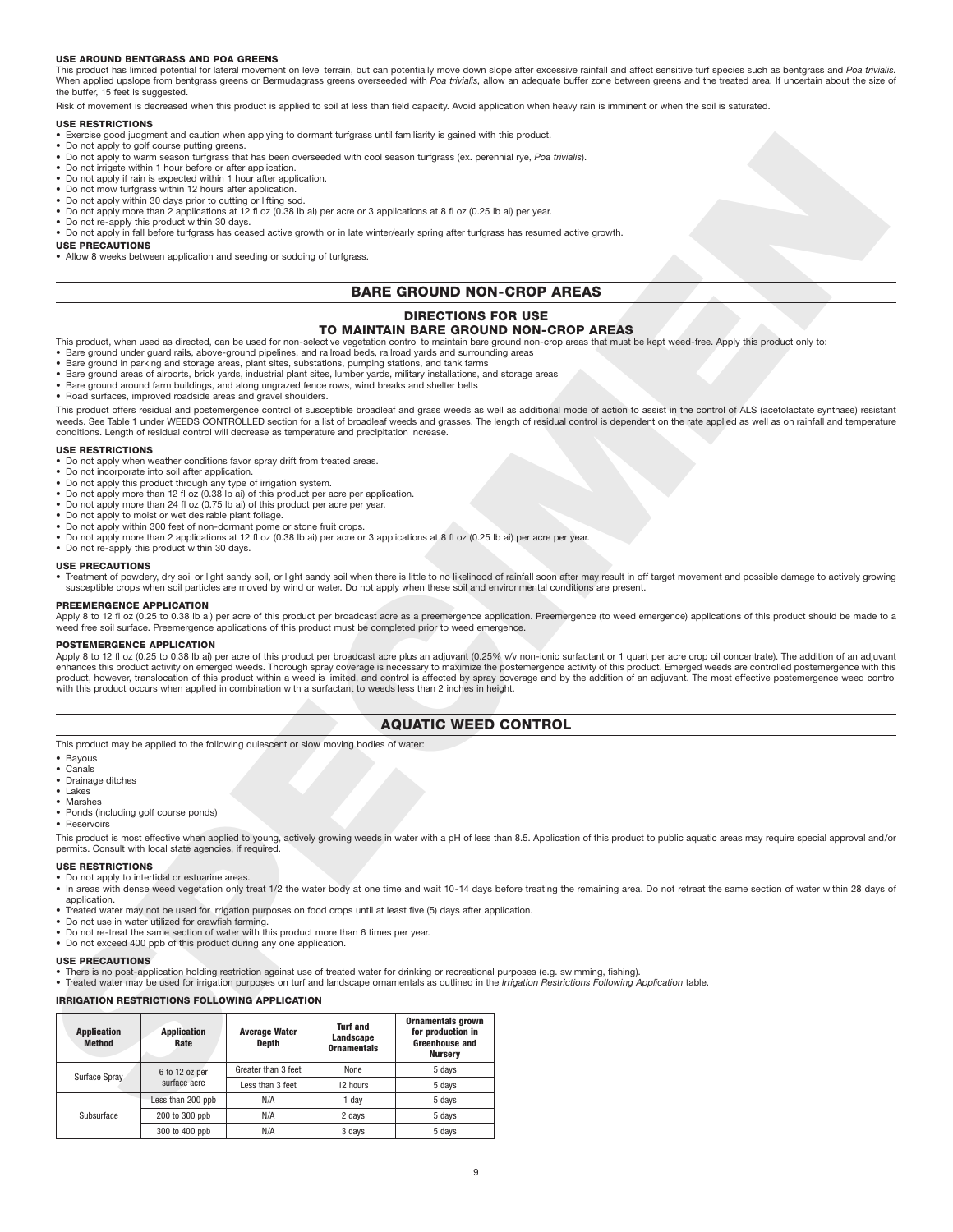# **DIRECTIONS FOR USE**

**TO CONTROL FLOATING AND EMERGED WEEDS USING SURFACE APPLICATION** This product will control weeds and algae listed in Table 4 when applied as a broadcast spray with appropriate equipment. For best results, apply this product to the foliage of actively growing weeds.

### **Table 4. Floating and Emerged Weeds**

| <b>COMMON NAME</b>    | <b>SCIENTIFIC NAME</b>      |  |  |  |  |
|-----------------------|-----------------------------|--|--|--|--|
| <b>Alligator Weed</b> | Alternanthera philoxeroides |  |  |  |  |
| Duckweed*             | Lemna spp.                  |  |  |  |  |
| Frog's-bit            | Limnobium spongia           |  |  |  |  |
| Mosquito Fern         | Azolla spp.                 |  |  |  |  |
| Water Fern            | Salvinia spp.               |  |  |  |  |
| <b>Water Lettuce</b>  | Pistia stratiotes           |  |  |  |  |
| Watermeal*            | Wolffia spp.                |  |  |  |  |
| Water Pennywort       | Hydrocotyle spp.            |  |  |  |  |
| Filamentous algae     | Pithophara                  |  |  |  |  |
| Filamentous algae     | Cladophora                  |  |  |  |  |
|                       |                             |  |  |  |  |

### **Surface Application**

### **DIRECTIONS FOR USE**

# **TO CONTROL SUBMERSED AND FLOATING WEEDS USING SUBSURFACE APPLICATIONS**

### **Table 5. Submersed and Floating Weeds Controlled by Subsurface Application**

| Duckweed*<br>Frog's-bit                                                   |            | Lemna spp.                                                                 |             |                                                                                                                                                                                                                                                                                                                                                                                                                                                                                                                                                                                                                                                                                                                                                                                                                                                                                                                                                                                                                                                                                                                                                                                                                                                                     |
|---------------------------------------------------------------------------|------------|----------------------------------------------------------------------------|-------------|---------------------------------------------------------------------------------------------------------------------------------------------------------------------------------------------------------------------------------------------------------------------------------------------------------------------------------------------------------------------------------------------------------------------------------------------------------------------------------------------------------------------------------------------------------------------------------------------------------------------------------------------------------------------------------------------------------------------------------------------------------------------------------------------------------------------------------------------------------------------------------------------------------------------------------------------------------------------------------------------------------------------------------------------------------------------------------------------------------------------------------------------------------------------------------------------------------------------------------------------------------------------|
|                                                                           |            | Limnobium spongia                                                          |             |                                                                                                                                                                                                                                                                                                                                                                                                                                                                                                                                                                                                                                                                                                                                                                                                                                                                                                                                                                                                                                                                                                                                                                                                                                                                     |
| Mosquito Fern                                                             |            | Azolla spp.                                                                |             |                                                                                                                                                                                                                                                                                                                                                                                                                                                                                                                                                                                                                                                                                                                                                                                                                                                                                                                                                                                                                                                                                                                                                                                                                                                                     |
| Water Fern                                                                |            | Salvinia spp.                                                              |             |                                                                                                                                                                                                                                                                                                                                                                                                                                                                                                                                                                                                                                                                                                                                                                                                                                                                                                                                                                                                                                                                                                                                                                                                                                                                     |
| <b>Water Lettuce</b><br>Watermeal*                                        |            | Pistia stratiotes<br>Wolffia spp.                                          |             |                                                                                                                                                                                                                                                                                                                                                                                                                                                                                                                                                                                                                                                                                                                                                                                                                                                                                                                                                                                                                                                                                                                                                                                                                                                                     |
| Water Pennywort                                                           |            | Hydrocotyle spp.                                                           |             |                                                                                                                                                                                                                                                                                                                                                                                                                                                                                                                                                                                                                                                                                                                                                                                                                                                                                                                                                                                                                                                                                                                                                                                                                                                                     |
| Filamentous algae                                                         |            | Pithophara                                                                 |             |                                                                                                                                                                                                                                                                                                                                                                                                                                                                                                                                                                                                                                                                                                                                                                                                                                                                                                                                                                                                                                                                                                                                                                                                                                                                     |
| Filamentous algae                                                         |            | Cladophora                                                                 |             |                                                                                                                                                                                                                                                                                                                                                                                                                                                                                                                                                                                                                                                                                                                                                                                                                                                                                                                                                                                                                                                                                                                                                                                                                                                                     |
|                                                                           |            | APPLICATIONS section for additional application information.               |             | *Coverage is essential for effective duckweed and watermeal control. Any duckweed and/or watermeal escapes left in the water column will quickly re-infest the water body. It is recommended to app<br>200 ppb concentration throughout the water body to control duckweed and watermeal.- see DIRECTIONS FOR USE TO CONTROL SUBMERSED AND FLOATING WEEDS USING SUBSURFAC                                                                                                                                                                                                                                                                                                                                                                                                                                                                                                                                                                                                                                                                                                                                                                                                                                                                                           |
| <b>Surface Application</b>                                                |            |                                                                            |             | Apply this product as a broadcast spray at 6 to 12 fl oz of formulated product per acre plus an adjuvant approved for use in aquatics.                                                                                                                                                                                                                                                                                                                                                                                                                                                                                                                                                                                                                                                                                                                                                                                                                                                                                                                                                                                                                                                                                                                              |
|                                                                           |            |                                                                            |             | This product is a contact herbicide that quickly degrades in the water column so plants that do not initially come in contact with the herbicide will not be controlled. Apply this product in a minimum or<br>30 gallons of water per acre to all areas of the water body where weeds exist. Coverage is essential for effective control as all floating weeds need to be exposed to lethal concentrations in all parts of<br>the water body. Any untreated escapes or re-introductions of plants that were not treated will reestablish in areas where surface weeds had previously been controlled. If a second application is require                                                                                                                                                                                                                                                                                                                                                                                                                                                                                                                                                                                                                           |
|                                                                           |            |                                                                            |             | to provide control, it is recommended that a treatment be made once the return of these weeds is first observed, but no sooner than 28 days after the last treatment.<br>Application of this product during early morning hours may enhance weed control. When applying to densely packed actively growing surface weeds, ensure adequate coverage. Rapid decompositional<br>of vegetation resulting from herbicide treatment can result in loss of oxygen in water. A sudden decrease in dissolved oxygen can result in fish suffocation. If aquatic vegetation is dense, treat floatin                                                                                                                                                                                                                                                                                                                                                                                                                                                                                                                                                                                                                                                                            |
|                                                                           |            | surface weeds in sections to avoid a rapid decrease in dissolved oxygen.   |             |                                                                                                                                                                                                                                                                                                                                                                                                                                                                                                                                                                                                                                                                                                                                                                                                                                                                                                                                                                                                                                                                                                                                                                                                                                                                     |
|                                                                           |            |                                                                            |             | This product may be tank mixed with 2,4-D, diquat, glyphosate or other registered foliar applied herbicides for enhanced control of floating and emergent weeds.                                                                                                                                                                                                                                                                                                                                                                                                                                                                                                                                                                                                                                                                                                                                                                                                                                                                                                                                                                                                                                                                                                    |
| involving tank mixes.                                                     |            |                                                                            |             | Consult a manufacturer's label for specific rate restrictions and weeds controlled. Always follow the most restrictive label restrictions and precautions for all products used when making an application                                                                                                                                                                                                                                                                                                                                                                                                                                                                                                                                                                                                                                                                                                                                                                                                                                                                                                                                                                                                                                                          |
|                                                                           |            |                                                                            |             | <b>DIRECTIONS FOR USE</b>                                                                                                                                                                                                                                                                                                                                                                                                                                                                                                                                                                                                                                                                                                                                                                                                                                                                                                                                                                                                                                                                                                                                                                                                                                           |
|                                                                           |            |                                                                            |             | TO CONTROL SUBMERSED AND FLOATING WEEDS USING SUBSURFACE APPLICATIONS<br>This product will control submersed and floating weeds listed in Table 5, Submersed and Floating Weeds Controlled by Subsurface Application, when applied subsurface with appropriate equipment.                                                                                                                                                                                                                                                                                                                                                                                                                                                                                                                                                                                                                                                                                                                                                                                                                                                                                                                                                                                           |
|                                                                           |            | Table 5. Submersed and Floating Weeds Controlled by Subsurface Application |             |                                                                                                                                                                                                                                                                                                                                                                                                                                                                                                                                                                                                                                                                                                                                                                                                                                                                                                                                                                                                                                                                                                                                                                                                                                                                     |
| <b>COMMON NAME</b>                                                        |            | <b>SCIENTIFIC NAME</b>                                                     |             |                                                                                                                                                                                                                                                                                                                                                                                                                                                                                                                                                                                                                                                                                                                                                                                                                                                                                                                                                                                                                                                                                                                                                                                                                                                                     |
| Coontail                                                                  |            | Ceratophyllum demersum                                                     |             |                                                                                                                                                                                                                                                                                                                                                                                                                                                                                                                                                                                                                                                                                                                                                                                                                                                                                                                                                                                                                                                                                                                                                                                                                                                                     |
| Duckweed                                                                  |            | Lemna spp.                                                                 |             |                                                                                                                                                                                                                                                                                                                                                                                                                                                                                                                                                                                                                                                                                                                                                                                                                                                                                                                                                                                                                                                                                                                                                                                                                                                                     |
| Fanwort                                                                   |            | Cabomba caroliniana                                                        |             |                                                                                                                                                                                                                                                                                                                                                                                                                                                                                                                                                                                                                                                                                                                                                                                                                                                                                                                                                                                                                                                                                                                                                                                                                                                                     |
| Hydrilla<br>Hygrophila                                                    |            | Hydrilla verticillata<br>Hygrophila polysperma                             |             |                                                                                                                                                                                                                                                                                                                                                                                                                                                                                                                                                                                                                                                                                                                                                                                                                                                                                                                                                                                                                                                                                                                                                                                                                                                                     |
| Naiad, Southern                                                           |            | Najas guadalupensis                                                        |             |                                                                                                                                                                                                                                                                                                                                                                                                                                                                                                                                                                                                                                                                                                                                                                                                                                                                                                                                                                                                                                                                                                                                                                                                                                                                     |
| Pondweed, Curlyleaf                                                       |            | Potamogeton crispus                                                        |             |                                                                                                                                                                                                                                                                                                                                                                                                                                                                                                                                                                                                                                                                                                                                                                                                                                                                                                                                                                                                                                                                                                                                                                                                                                                                     |
| Pondweed, Sago                                                            |            | Potamogeton pectinatus                                                     |             |                                                                                                                                                                                                                                                                                                                                                                                                                                                                                                                                                                                                                                                                                                                                                                                                                                                                                                                                                                                                                                                                                                                                                                                                                                                                     |
| Pondweed, Variable-Leaf                                                   |            | Potamogeton diversifolius                                                  |             |                                                                                                                                                                                                                                                                                                                                                                                                                                                                                                                                                                                                                                                                                                                                                                                                                                                                                                                                                                                                                                                                                                                                                                                                                                                                     |
|                                                                           |            | Salvinia spp.                                                              |             |                                                                                                                                                                                                                                                                                                                                                                                                                                                                                                                                                                                                                                                                                                                                                                                                                                                                                                                                                                                                                                                                                                                                                                                                                                                                     |
| Water Fern                                                                |            |                                                                            |             |                                                                                                                                                                                                                                                                                                                                                                                                                                                                                                                                                                                                                                                                                                                                                                                                                                                                                                                                                                                                                                                                                                                                                                                                                                                                     |
| <b>Water Lettuce</b>                                                      |            | Pistia stratiotes                                                          |             |                                                                                                                                                                                                                                                                                                                                                                                                                                                                                                                                                                                                                                                                                                                                                                                                                                                                                                                                                                                                                                                                                                                                                                                                                                                                     |
| Watermeal                                                                 |            | Wolffia spp.                                                               |             |                                                                                                                                                                                                                                                                                                                                                                                                                                                                                                                                                                                                                                                                                                                                                                                                                                                                                                                                                                                                                                                                                                                                                                                                                                                                     |
| Watermilfoil, Eurasian<br>Watermilfoil, Variable-Leaf                     |            | Myriophyllum spicatum<br>Myriophyllum heterophyllum                        |             |                                                                                                                                                                                                                                                                                                                                                                                                                                                                                                                                                                                                                                                                                                                                                                                                                                                                                                                                                                                                                                                                                                                                                                                                                                                                     |
|                                                                           |            |                                                                            |             |                                                                                                                                                                                                                                                                                                                                                                                                                                                                                                                                                                                                                                                                                                                                                                                                                                                                                                                                                                                                                                                                                                                                                                                                                                                                     |
| <b>Subsurface Treatment</b>                                               |            |                                                                            |             | Apply this product at a rate that will produce an initial concentration of 200 to 400 ppb (of active ingredient flumioxazin) in the water column.                                                                                                                                                                                                                                                                                                                                                                                                                                                                                                                                                                                                                                                                                                                                                                                                                                                                                                                                                                                                                                                                                                                   |
|                                                                           |            |                                                                            |             | This product is rapidly absorbed by target plants, but also breaks down quickly in water with a pH greater than 8.5. The pH of water surrounding mats of submersed vegetation can exceed 8.5 by ear<br>to mid-day, due to photosynthetic processes. Application of this product under these conditions may provide only partial weed control, and regrowth is likely. For best control, apply this product in<br>minimum of 30 gallons of water per acre in the early morning to actively growing weeds and early in the season before surface matting occurs. Complete coverage and sufficient contact time of submerse<br>weeds with this product is required for optimal performance. Application of this product with subsurface trailing hoses designed to distribute the herbicide within the plant stand will provide more effective<br>and longer term control of submersed weeds. Use Table 5, Subsurface Application Rates to determine the amount of this product needed to achieve desired concentration at different water depths. Us<br>higher concentrations when weed biomass is heavy and/or weeds are more mature and topped out. Any untreated plants that are left in the water column can re-infest treated areas that had previous            |
| last treatment.                                                           |            |                                                                            |             |                                                                                                                                                                                                                                                                                                                                                                                                                                                                                                                                                                                                                                                                                                                                                                                                                                                                                                                                                                                                                                                                                                                                                                                                                                                                     |
|                                                                           |            |                                                                            |             | decrease in dissolved oxygen can result in fish suffocation. If aquatic vegetation is dense, treat submersed weeds in sections to avoid a rapid decrease in dissolved oxygen.                                                                                                                                                                                                                                                                                                                                                                                                                                                                                                                                                                                                                                                                                                                                                                                                                                                                                                                                                                                                                                                                                       |
|                                                                           |            |                                                                            |             | This product may be tank mixed with other registered submersed applied herbicides for enhanced control of submersed and floating weeds.                                                                                                                                                                                                                                                                                                                                                                                                                                                                                                                                                                                                                                                                                                                                                                                                                                                                                                                                                                                                                                                                                                                             |
|                                                                           |            |                                                                            |             |                                                                                                                                                                                                                                                                                                                                                                                                                                                                                                                                                                                                                                                                                                                                                                                                                                                                                                                                                                                                                                                                                                                                                                                                                                                                     |
|                                                                           |            | <b>Application Equipment for Water Column Treatment</b>                    |             | apply this product. Apply by backpack or handgun sprayer or other application equipment that will ensure adequate coverage of target plant.                                                                                                                                                                                                                                                                                                                                                                                                                                                                                                                                                                                                                                                                                                                                                                                                                                                                                                                                                                                                                                                                                                                         |
| Information on Hydrilla Control in Florida<br>but regrowth will be rapid. |            |                                                                            |             |                                                                                                                                                                                                                                                                                                                                                                                                                                                                                                                                                                                                                                                                                                                                                                                                                                                                                                                                                                                                                                                                                                                                                                                                                                                                     |
|                                                                           |            |                                                                            |             | Tank mixing this product with other registered herbicides is recommended, especially if hydrilla is approaching maturity or biomass is heavy.                                                                                                                                                                                                                                                                                                                                                                                                                                                                                                                                                                                                                                                                                                                                                                                                                                                                                                                                                                                                                                                                                                                       |
|                                                                           |            |                                                                            |             |                                                                                                                                                                                                                                                                                                                                                                                                                                                                                                                                                                                                                                                                                                                                                                                                                                                                                                                                                                                                                                                                                                                                                                                                                                                                     |
| <b>Subsurface Application Rates</b>                                       |            | <b>Pints of This Product Required</b>                                      |             |                                                                                                                                                                                                                                                                                                                                                                                                                                                                                                                                                                                                                                                                                                                                                                                                                                                                                                                                                                                                                                                                                                                                                                                                                                                                     |
| Water<br><b>Depth</b>                                                     |            | <b>Per Surface Acre to Achieve</b><br><b>Desired Water Concentration</b>   |             |                                                                                                                                                                                                                                                                                                                                                                                                                                                                                                                                                                                                                                                                                                                                                                                                                                                                                                                                                                                                                                                                                                                                                                                                                                                                     |
| (feet)                                                                    | $200$ ppb  | 300 ppb                                                                    | 400 ppb     |                                                                                                                                                                                                                                                                                                                                                                                                                                                                                                                                                                                                                                                                                                                                                                                                                                                                                                                                                                                                                                                                                                                                                                                                                                                                     |
| $\mathbf{1}$                                                              | 1.1        | 1.6                                                                        | 2.1         |                                                                                                                                                                                                                                                                                                                                                                                                                                                                                                                                                                                                                                                                                                                                                                                                                                                                                                                                                                                                                                                                                                                                                                                                                                                                     |
| $\overline{2}$                                                            | 2.1        | 3.2                                                                        | 4.2         | been controlled. If a second application is required to provide control, it is recommended that a treatment be made once the return of these weeds is first observed, but no sooner than 28 days after th<br>When applying this product to densely packed actively growing submersed weeds, a rapid decomposition of vegetation resulting from herbicide treatment can result in loss of oxygen in water. A sudde<br>To improve distribution in the water column and ensure adequate coverage, when possible apply this product with subsurface trailing hoses in order to place the herbicide under the surface and throughor<br>the biomass of aquatic vegetation. Keep swath width to a minimum in order to maximize contact with submersed aquatic vegetation. In small shallow water bodies, surface sprays may be required t<br>This product should be applied as a subsurface treatment for hydrilla control. For best control of hydrilla apply during the late Winter/early Spring and/or early to late Fall. Efficacy of this product will b<br>enhanced at these timings due to lower potential biomass present and lower pH of the water. If applied to mature topped out hydrilla, this product will cause some discoloration and loss of growing tip: |
| 3                                                                         | 3.2        | 4.8                                                                        | 6.4         |                                                                                                                                                                                                                                                                                                                                                                                                                                                                                                                                                                                                                                                                                                                                                                                                                                                                                                                                                                                                                                                                                                                                                                                                                                                                     |
| 4<br>5                                                                    | 4.2<br>5.3 | 6.4<br>8.0                                                                 | 8.5<br>10.6 |                                                                                                                                                                                                                                                                                                                                                                                                                                                                                                                                                                                                                                                                                                                                                                                                                                                                                                                                                                                                                                                                                                                                                                                                                                                                     |

## **Application Equipment for Water Column Treatment**

### **Information on Hydrilla Control in Florida**

### **Subsurface Application Rates**

| <b>Water</b><br><b>Depth</b><br>(feet) | <b>Pints of This Product Required</b><br><b>Per Surface Acre to Achieve</b><br><b>Desired Water Concentration</b> |         |           |  |  |
|----------------------------------------|-------------------------------------------------------------------------------------------------------------------|---------|-----------|--|--|
|                                        | $200$ ppb                                                                                                         | 300 ppb | $400$ ppb |  |  |
|                                        | 1.1                                                                                                               | 1.6     | 2.1       |  |  |
| $\overline{2}$                         | 2.1                                                                                                               | 3.2     | 4.2       |  |  |
| 3                                      | 3.2                                                                                                               | 4.8     | 6.4       |  |  |
|                                        | 4.2                                                                                                               | 6.4     | 8.5       |  |  |
| 5                                      | 5.3                                                                                                               | 8.0     | 10.6      |  |  |